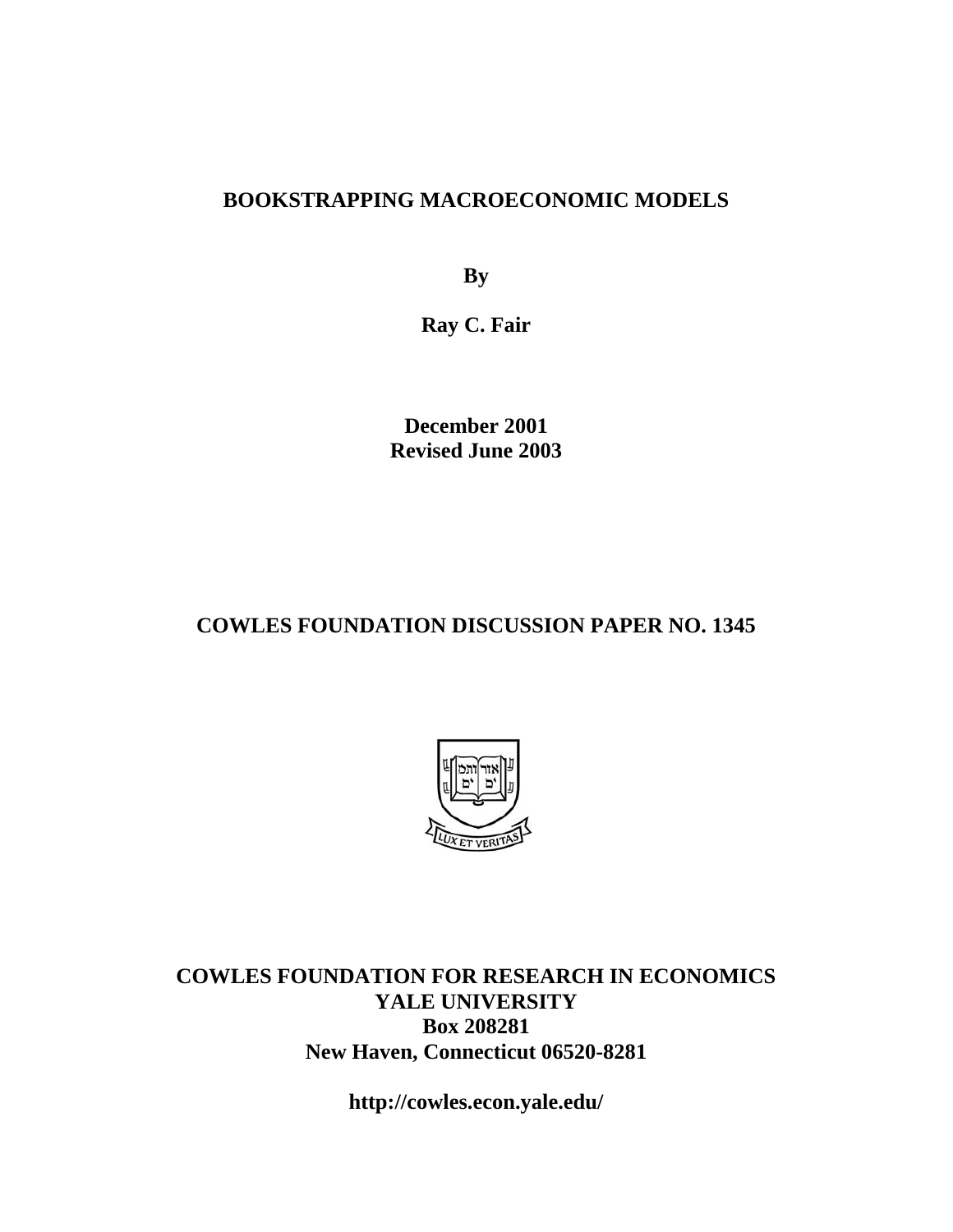# **Bootstrapping Macroeconometric Models**

#### **Ray C. Fair**<sup>∗</sup>

#### **Revised June 2003**

#### **Abstract**

This paper outlines a bootstrapping approach to the estimation and analysis of macroeconometric models. It integrates for dynamic, nonlinear, simultaneous equation models the bootstrapping approach to evaluating estimators initiated by Efron (1979) and the stochastic simulation approach to evaluating models' properties initiated by Adelman and Adelman (1959). It also estimates for a particular model the gain in coverage accuracy from using bootstrap confidence intervals over asymptotic confidence intervals.

### **1 Introduction**

Consider a dynamic, nonlinear, simultaneous equations model of the following form:

$$
f_i(y_t, y_{t-1}, \ldots, y_{t-p}, x_t, \alpha_i) = u_{it}, \quad i = 1, \ldots, n, \quad t = 1, \ldots, T,
$$
 (1)

where  $y_t$  is an *n*-dimensional vector of endogenous variables,  $x_t$  is a vector of exogenous variables, and  $\alpha_i$  is a vector of coefficients. The first m equations

<sup>∗</sup>Cowles Foundation and International Center for Finance, Yale University, New Haven, CT 06520-8281. Voice: 203-432-3715; Fax: 203-432-6167; e-mail: ray.fair@yale.edu; website: http://fairmodel.econ.yale.edu. I am indebted to Don Andrews, Don Brown, Joel Horowitz, Lutz Kilian, and Adrian Pagan for many helpful comments. All errors are mine.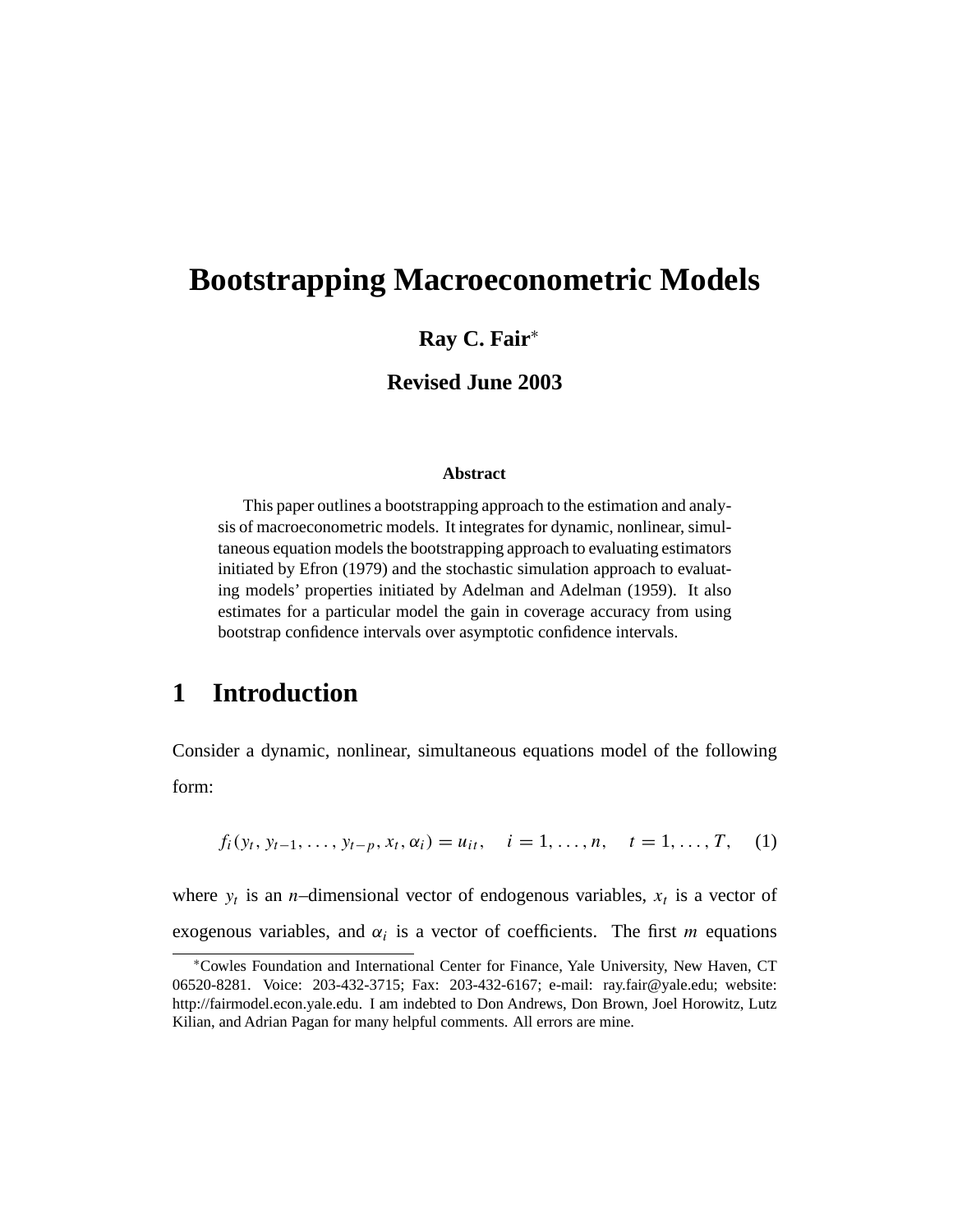are assumed to be stochastic, with the remaining equations identities. The vector of error terms,  $u_t = (u_{1t}, \dots, u_{mt})'$ , is assumed to be *iid* with mean zero. The function  $f_i$  may be nonlinear in variables and coefficients. It is assumed that an estimator is available for obtaining consistent estimates of the coefficients.

This specification is fairly general. It includes as a special case the VAR model. It also incorporates autoregressive errors. If the original error term in equation  $i$ follows a *r*th order autoregressive process, say  $w_{it} = \rho_{1i} w_{it-1} + \ldots + \rho_{ri} w_{it-r} +$  $u_{it}$ , then equation i in (1) can be assumed to have been transformed into one with  $u_{it}$ on the right hand side. The autoregressive coefficients  $\rho_{1i} \dots \rho_{ri}$  are incorporated into the  $\alpha_i$  coefficient vector, and additional lagged variable values are introduced. This transformation makes the equation nonlinear in coefficients if it were not otherwise, but this adds no further complications because the model is already allowed to be nonlinear. The assumption that  $u_t$  is *iid* is thus not as restrictive as it would be if the model were required to be linear in coefficients.

This paper outlines a bootstrapping approach to the estimation and analysis of the model in (1). Two somewhat separate literatures are relevant for this topic. The bootstrap was introduced in statistics in 1979 by Efron  $(1979)$ .<sup>1</sup> The literature that followed this classic paper stressed the use of the bootstrap for estimation and the evaluation of estimators. Earlier, however, Adelman and Adelman (1959) had introduced in economics the idea of drawing errors to analyze the properties of econometric models. The literature that followed this classic paper stressed the stochastic simulation of large scale macroeconometric models. The common procedure in this literature has been to draw errors from estimated distributions

<sup>&</sup>lt;sup>1</sup>See Hall (1992) for the history of resampling ideas in statistics prior to Efron's paper.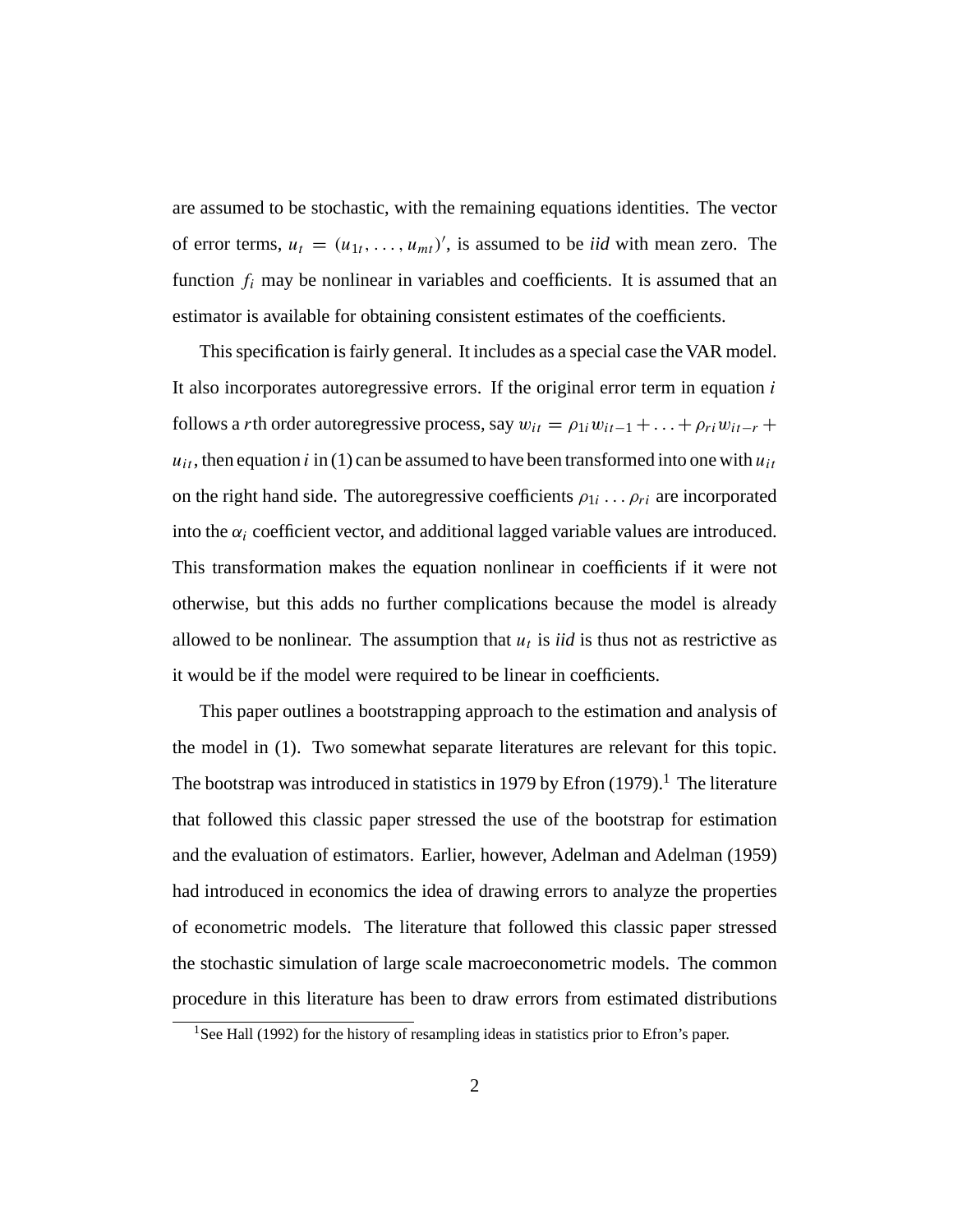under the assumption of normality, although errors can just as easily be drawn from the empirical distribution of the estimated residuals. The present paper focuses exclusively on the idea of drawing errors from the estimated residuals, which is distribution free, and it uses these draws for both estimation and analysis.

While there is by now a large literature on the use of the bootstrap in economics, most of it has focused on small time series models. Good recent reviews are Li and Maddala (1996), Horowitz (1997), Berkowitz and Kilian (2000), and Härdle, Horowitz, and Kreiss (2001). The paper closest to the present work is Freedman (1984), who considered the bootstrapping of the 2SLS estimator in a dynamic, linear, simultaneous equations model. Runkle (1987) used the bootstrap to examine impulse response functions in VAR models, and Kilian (1998) extended this work to correct for bias. There is also work on bootstrapping GMM estimators (see, for example, Hall and Horowitz (1996)), but this work is of limited relevance here because it does not assume knowledge of a complete model.

In his review of bootstrapping MacKinnon (2002) analyzes an example of a linear simultaneous equations model consisting of one structural equation and one reduced form equation. He points out (p. 14) that "Bootstrapping even one equation of a simultaneous equations model is a good deal more complicated that bootstrapping an equation in which all the explanatory variables are exogenous or predetermined. The problem is that the bootstrap DGP must provide a way to generate all of the endogenous variables, not just one of them." In this paper the process generating the endogenous variables is the complete model (1). All the nonlinear restrictions on the reduced form coefficients are accounted for.

As mentioned above, the standard procedure in the literature that followed the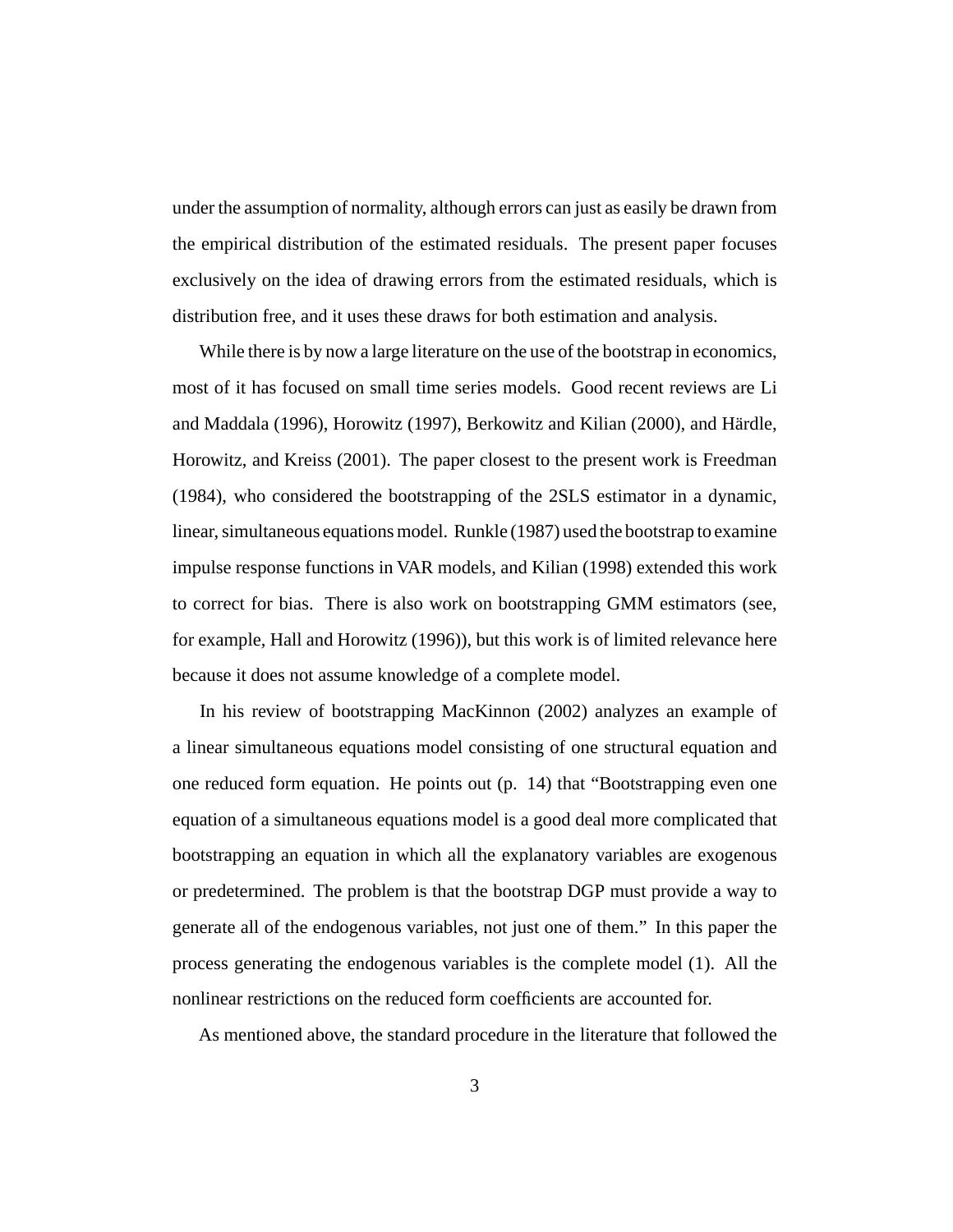Adelman and Adelman (1959) paper has been to draw errors from estimated distributions. Also, in much of this literature coefficient uncertainty has not been taken into account: coefficient estimates have been taken to be fixed. Early studies that drew from estimated error distributions and treated coefficient estimates as fixed include Nagar (1969), Evans, Klein, and Saito (1972), Fromm, Klein, and Schink (1972), Green, Leibenberg, and Hirsch (1972), Cooper and Fischer (1972), Sowey (1973), Cooper (1974), Garbade (1975), Bianchi, Calzolari, and Corsi (1976), and Calzolari and Corsi (1977). When coefficient estimates have not been taken to be fixed, they have been drawn from estimated distributions of the coefficient estimates. Studies that drew *both* error terms and coefficients include Schink (1971), Haitovsky and Wallace (1972), Cooper and Fischer (1974), Muench, Rolnick, Wallace, and Weiler (1974), Schink (1974), and Fair (1980a).

In a theoretical paper Brown and Mariano (1984) analyzed the procedure of drawing errors from the estimated residuals for a static nonlinear econometric model with fixed coefficient estimates. For the stochastic simulation results in Fair (1998) errors were drawn from the estimated residuals for a dynamic, nonlinear, simultaneous equations model with fixed coefficient estimates, and this may have been the first time this distribution free approach was used for such models.

This paper makes two contributions. The first is to integrate for dynamic, nonlinear, simultaneous equations models the bootstrap approach to evaluating estimators and the stochastic simulation approach to evaluating models'properties. The procedure in Section 4 for treating coefficient uncertainty has not been used before for these kinds of models. The second is to estimate the gain in coverage accuracy from using bootstrap confidence intervals over asymptotic intervals for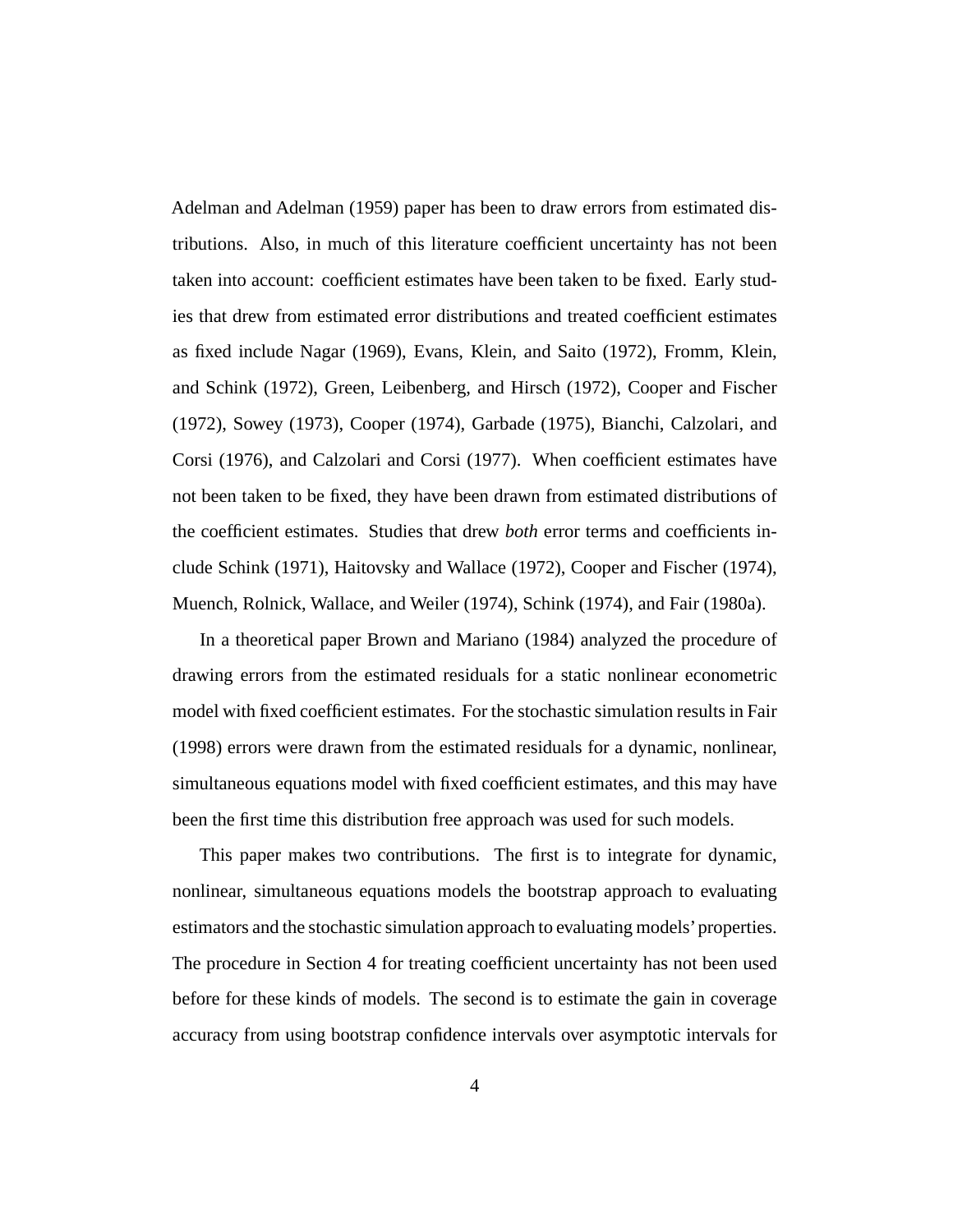a particular model (called the "US model"). It will be seen that the gain is fairly large for this model.

This paper does not provide the theoretical restrictions on the model in (1) that are needed for the bootstrap procedure to be valid. Assumptions beyond *iid* errors and the existence of a consistent estimator are needed, but these have not been worked out in the literature for the model considered here. This paper simply assumes that the model meets whatever restrictions are sufficient for the bootstrap procedure to be valid. Its contribution is to apply the procedure to the model in (1) and to estimate the gain in coverage accuracy assuming the procedure is valid. It remains to be seen what restrictions are needed beyond *iid* errors and a consistent estimator. It is the case, however, that the bootstrap works well regarding coverage accuracy when the US model is taken to be the truth. Given this, it seems likely that the US model falls within the required conditions for validity.

Section 2 discusses the initial estimation and introduces the US model. Section 3 then discusses the use of the bootstrap to evaluate coefficient estimates, and it uses the US model to estimate coverage accuracy. Section 4 discusses the use of the bootstrap to analyze models' properties, and Section 5 considers various extensions, including the extension to models with rational expectations. The bootstrap procedure is applied in Section 6 to the US model.

### **2 Initial Estimation and Example**

Let  $\alpha$  denote the vector of all the unknown coefficients in the model,  $\alpha$  =  $(\alpha'_1, \ldots, \alpha'_m)'$ , and let u denote the vector of errors for all the available periods,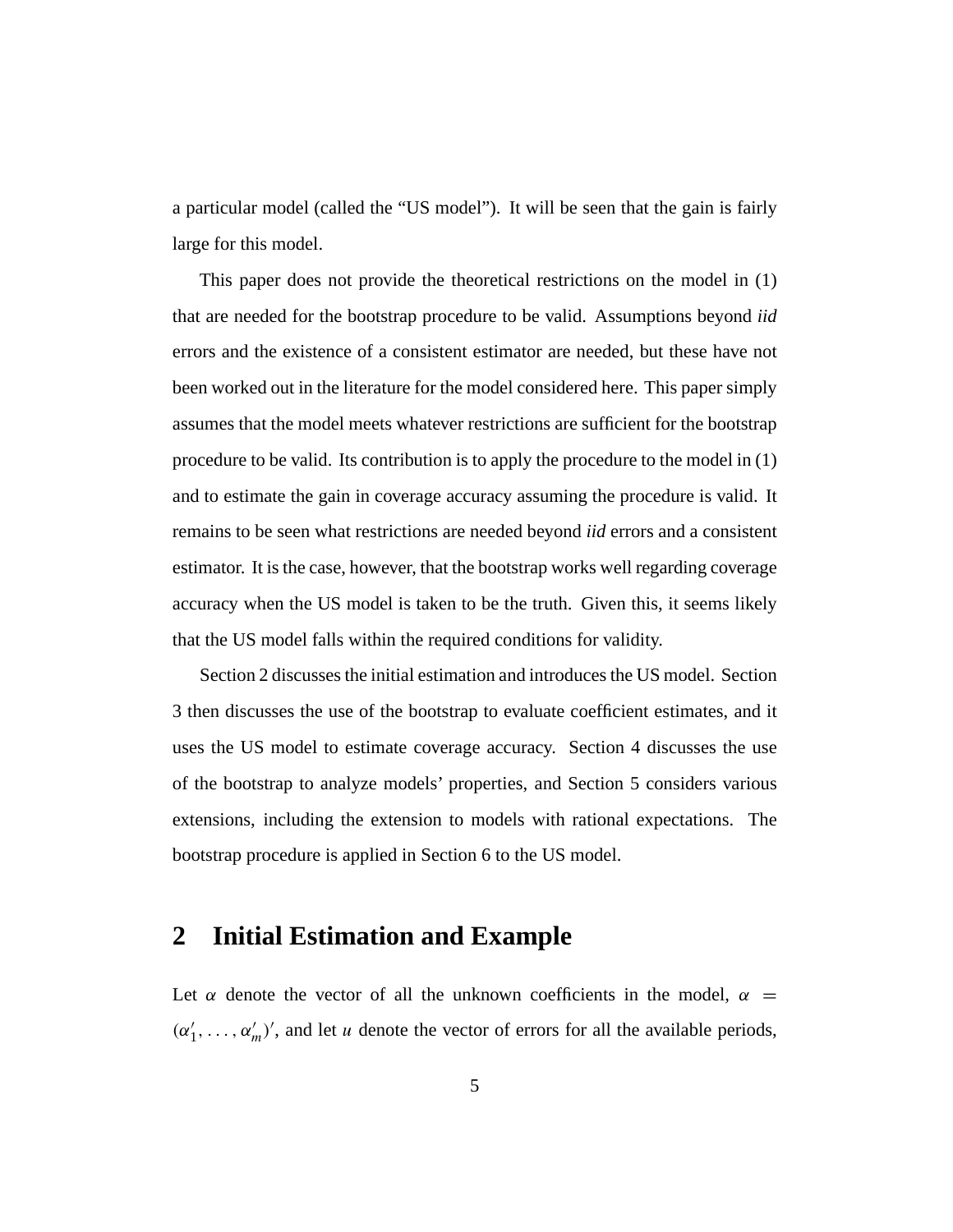$u = (u'_1, \ldots, u'_T)'$ , where  $u_t$  is defined in Section 1. It is assumed that a consistent estimate of  $\alpha$  is available, denoted  $\hat{\alpha}$ . This could be, for example, the 2SLS or 3SLS estimate of  $\alpha$ . Given this estimate and the actual data, u can be estimated. Let  $\hat{u}$ denote the estimate of  $u$  after the residuals have been centered at zero.<sup>2</sup> Statistics of interest can be computed. These can include t-statistics of the coefficient estimates and possible  $\chi^2$  statistics for various hypotheses. For the result in Section 6 the Andrews-Ploberger test statistic is examined, which tests for structural change.<sup>3</sup>  $\tau$ will be used to denote the vector of estimated statistics of interest.

The example that is used for the empirical work is the US model in Fair (1994). There are 29 stochastic equations, about 100 identities, and 164 coefficients to estimate, counting autoregressive coefficients for the errors. The model is dynamic, nonlinear, and simultaneous. The version used here is on the website: http://fairmodel.econ.yale.edu.<sup>4</sup> The estimation period is  $1954:1-2002:3$ , 195 quarterly observations, and the estimation method is 2SLS. This version does not have rational expectations.

<sup>&</sup>lt;sup>2</sup>Freedman (1981) has shown that the bootstrap can fail for an equation with no constant term if the residuals are not centered at zero. For all the results reported in this paper centering has been done. From model (1),  $\hat{u}_{it}$ , an element of  $\hat{u}$ , is  $f_i(y_t, y_{t-1}, \ldots, y_{t-p}, x_t, \hat{\alpha}_i)$  except for the adjustment that centers the residuals at zero.

<sup>&</sup>lt;sup>3</sup>See Andrews and Ploberger (1994).

<sup>&</sup>lt;sup>4</sup>One of the demand for money equations in the model is estimated under the assumption of a fourth order autorgressive error, and the sum of the autoregressive coefficients is close to one. For the work in this paper this equation was dropped, leaving 29 stochastic equations rather than 30. This equation is not important in the model because the short term interest rate is determined by an estimated interest rate rule of the Fed.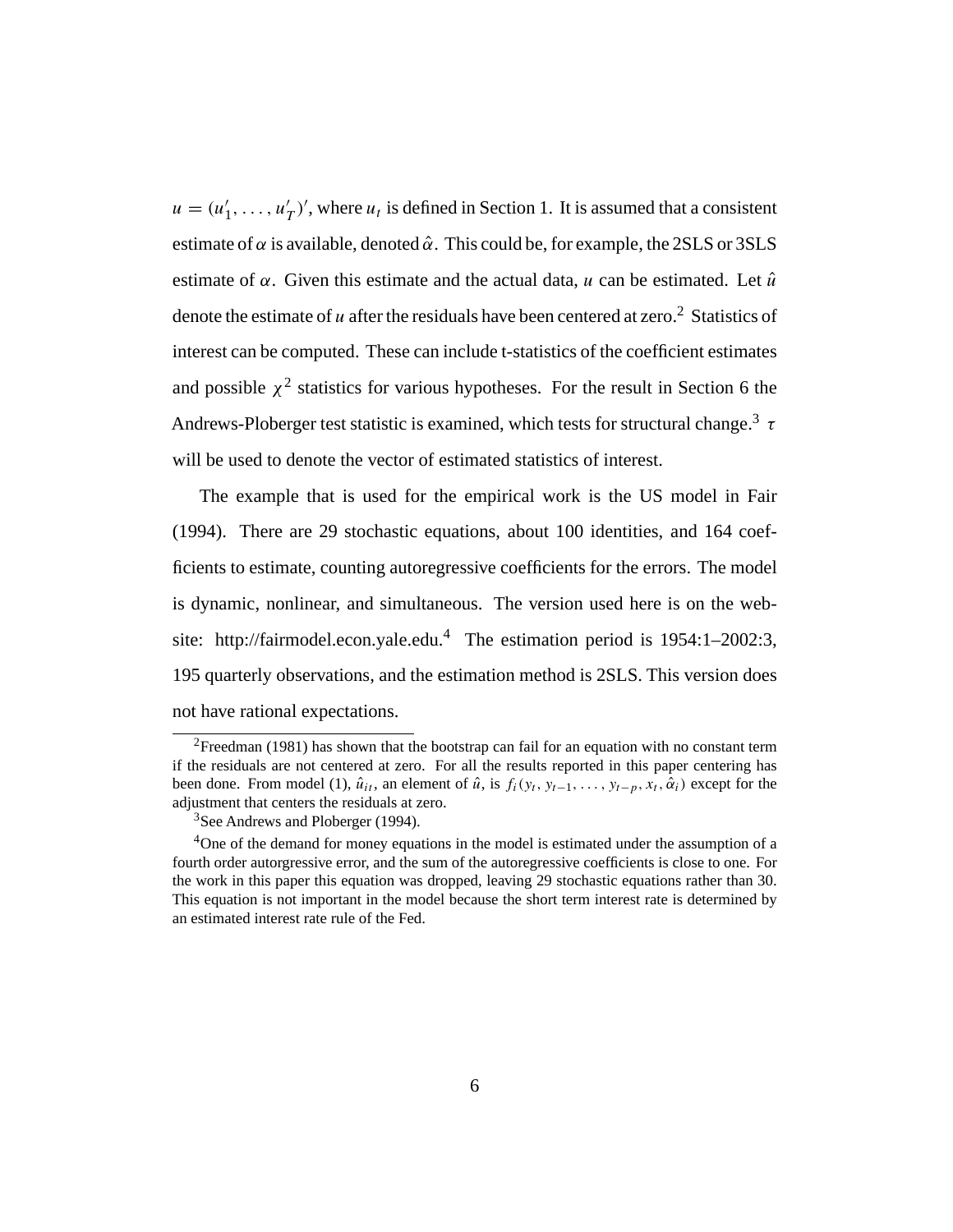### **3 Distribution of the Coefficient Estimates**

#### **3.1 The Bootstrap Procedure**

The bootstrap procedure for evaluating estimators for the model in (1) is:

- 1. For a given trial j, draw  $u_t^{*j}$  from  $\hat{u}$  with replacement for  $t = 1, \ldots, T$ . Use these errors and  $\hat{\alpha}$  to solve the model (1) dynamically for  $t = 1, ..., T$ .<sup>5</sup> Treat the solution values as actual values and estimate  $\alpha$  by the consistent estimator (2SLS, 3SLS, or whatever). Let  $\hat{\alpha}^{*j}$  denote this estimate. Compute also the test statistics of interest, and let  $\tau^{*j}$  denote the vector of these values.
- 2. Repeat step 1 for  $j = 1, \ldots, J$ .

Step 2 gives J values of each element of  $\hat{\alpha}^{*j}$  and  $\tau^{*j}$ . Using these values, confidence intervals for the coefficient estimates can be computed (see below). Also, for the originally estimated value of any test statistic, one can see where it lies on the distribution of the J values.

Note that each trial generates a new data set. Each data set is generated using the same coefficient vector  $(\hat{\alpha})$ , but in general the data set has different errors for a period from those that existed historically. Note also that since the drawing is with replacement, the same error vector may be drawn more than once in a given trial, while others may not be drawn at all. All data sets are conditional on the actual values of the endogenous variables prior to period 1 and on the actual values of the exogenous variables for all periods.

<sup>&</sup>lt;sup>5</sup>This is just a standard dynamic simulation, where instead of using zero values for the error terms the drawn values are used.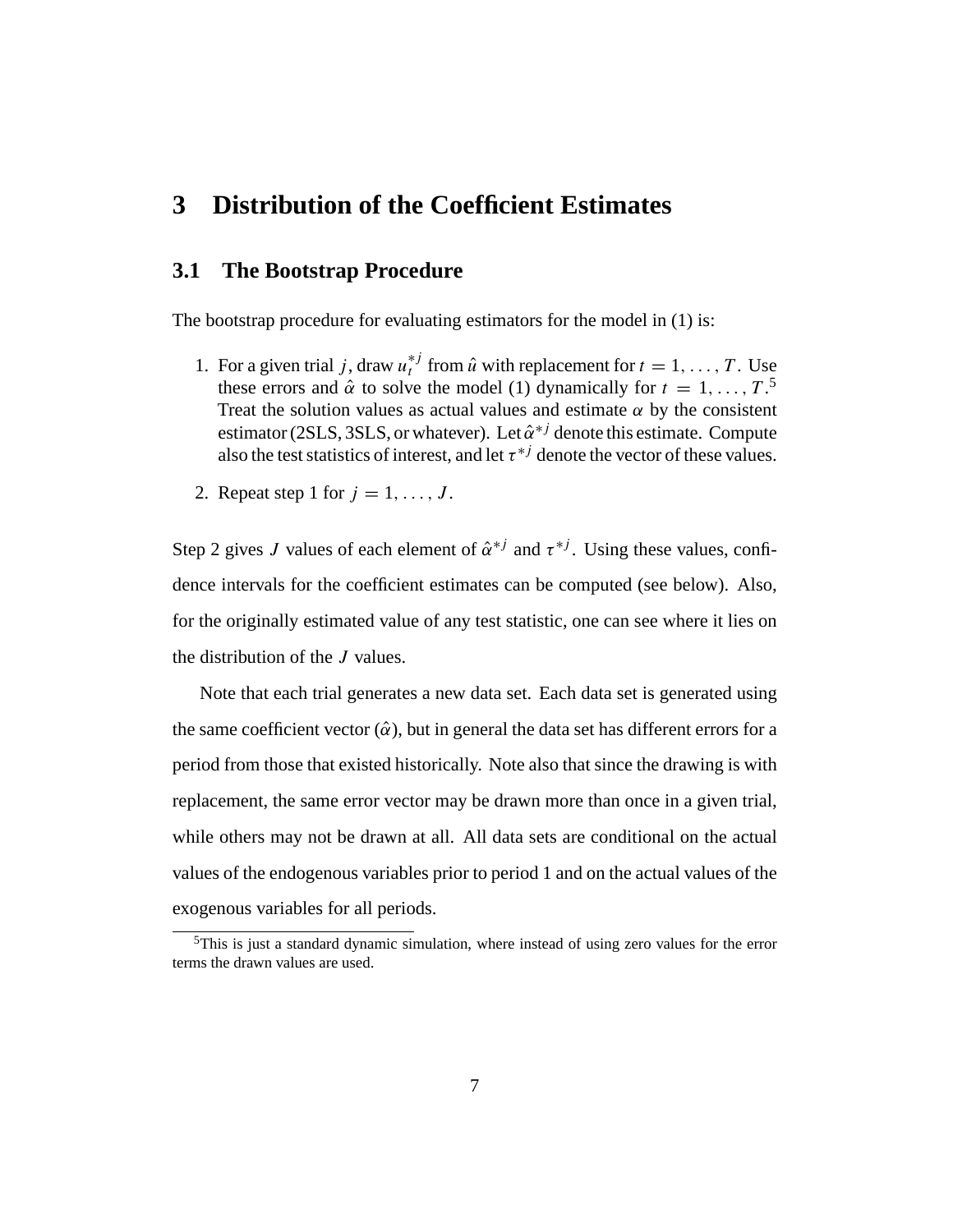### **3.2 Estimating Coverage Accuracy**

Three confidence intervals are empirically examined here.<sup>6</sup> Let  $\beta$  denote a particular coefficient in  $\alpha$ . Let  $\hat{\beta}$  denote the base estimate (2SLS, 3SLS, or whatever) of  $\beta$ , and let  $\hat{\sigma}$  denote its estimated asymptotic standard error. Let  $\hat{\beta}^{*j}$  denote the estimate of  $\beta$  on the *j*th trial, and let  $\hat{\sigma}^{*j}$  denote the estimated asymptotic standard error of  $\hat{\beta}^{*j}$ . Let  $t^{*j}$  equal the t-statistic  $(\hat{\beta}^{*j} - \hat{\beta})/\hat{\sigma}^{*j}$ . Assume that the J values of  $t^{*j}$  have been ranked, and let  $t_r^*$  denote the value below which r percent of the values of  $t^{*j}$  lie. Finally, let  $|t^{*j}|$  denote the absolute value of  $t^{*j}$ . Assume that the J values of  $|t^{*j}|$  have been ranked, and let  $|t^{*}|$ , denote the value below which r percent of the values of  $|t^{*j}|$  lie. The first confidence interval is simply  $\hat{\beta} \pm 1.96\hat{\sigma}$ , which is the 95 percent confidence interval from the asymptotic normal distribution. The second is  $(\beta - t^*_{.975}\hat{\sigma}, \beta - t^*_{.025}\hat{\sigma})$ , which is the equal-tailed percentile-t interval. The third is  $\hat{\beta} \pm |t^*|_{.950}\hat{\sigma}$ , which is the symmetric percentile-t interval.

The following Monte Carlo procedure is used to examine the accuracy of the three intervals. This procedure assume that the data generating process is the model (1) with true coefficients  $\hat{\alpha}$ .

a. For a given repetition k, draw  $u_t^{***}$  from  $\hat{u}$  with replacement for  $t = 1, \ldots, T$ . Use these errors and  $\hat{\alpha}$  to solve the model (1) dynamically for  $t = 1, \ldots, T$ . Treat the solution values as actual values and estimate  $\alpha$  by the consistent estimator (2SLS, 3SLS, or whatever). Let  $\hat{\alpha}^{***}$  denote this estimate. Use this estimate and the solution values from the dynamic simulation to compute the residuals, u, and center them at zero. Let  $\hat{u}^{**k}$  denote the estimate of u after the residuals have been centered at zero.<sup>7</sup>

 $6$ See Li and Maddala (1996), pp. 118-121, for a review of the number of ways confidence intervals can be computed using the bootstrap. See also Hall (1988).

From model (1),  $\hat{u}_{it}^{***}$ , an element of  $\hat{u}^{***}$ , is  $f_i(y_t^{***}, y_{t-1}^{***}, \ldots, y_{t-p}^{***}, x_t, \hat{\alpha}_i^{***})$  except for the adjustment that centers the residuals at zero, where  $y_{t-h}^{**k}$  is the solution value of  $y_{t-h}$  from the dynamic simulation ( $h = 0, 1, \ldots, p$ ).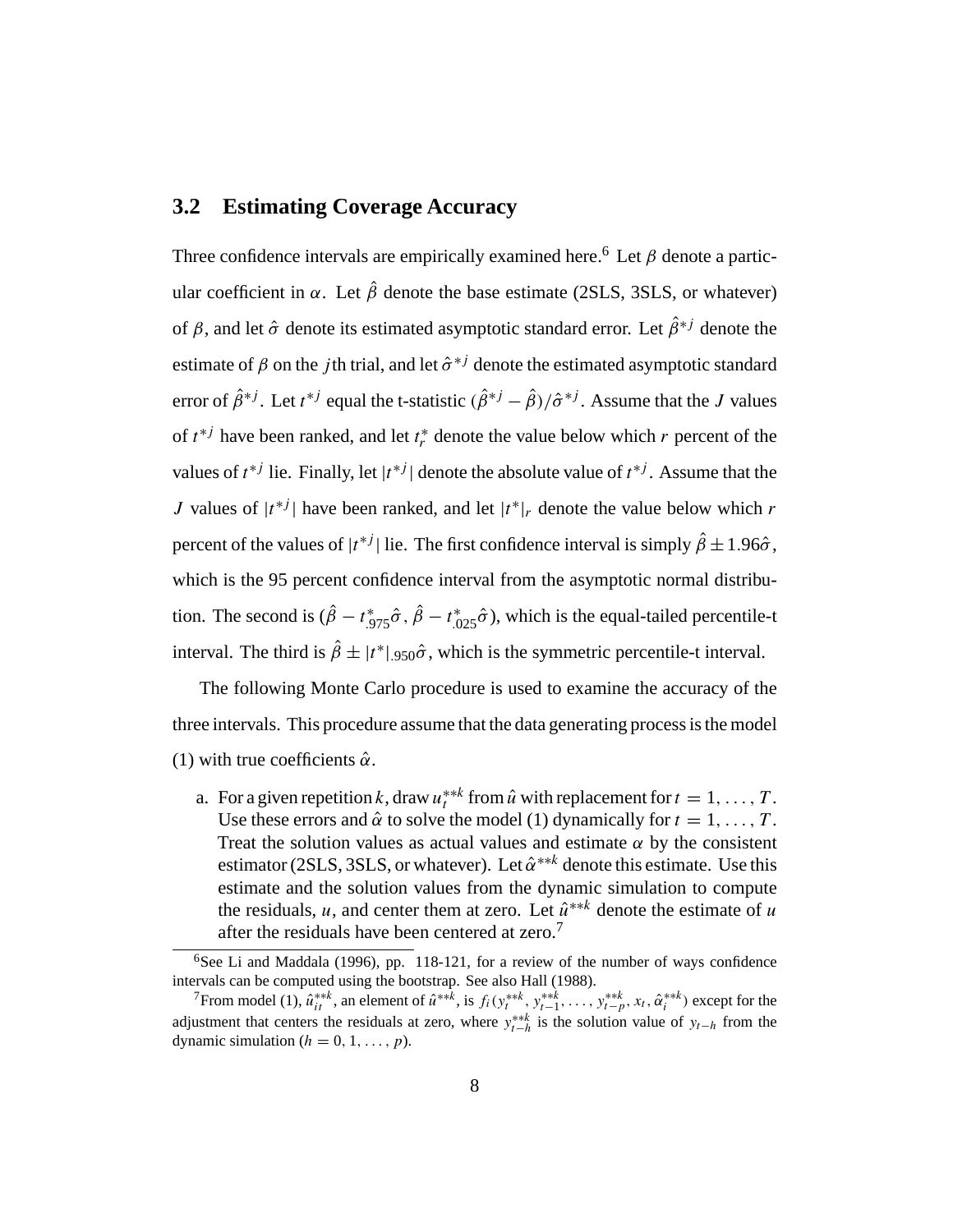- b. Perform steps 1 and 2 in Section 3.1, where  $\hat{u}^{**k}$  replaces  $\hat{u}$  and  $\hat{\alpha}^{**k}$  replaces  $\hat{\alpha}$ . Compute from these *J* trials the three confidence intervals discussed above, where  $\hat{\beta}^{**k}$  replaces  $\hat{\beta}$  and  $\hat{\sigma}^{**k}$  replaces  $\hat{\sigma}$ . Record for each interval whether or not  $\hat{\beta}$  is outside of the interval.
- c. Repeat steps a and b for  $k = 1, \ldots, K$ .

After completion of the K repetitions, one can compute for each coefficient and each interval the percent of the repetitions that  $\hat{\beta}$  was outside the interval. For, say, a 95 percent confidence interval, the difference between the computed percent and 5 percent is the error in coverage probability.

This procedure was used on the US model to examine coverage accuracy. For this work both J and K were taken to be 350, for a total of  $122,500$  times the model was estimated (by 2SLS). There were 847 solution failures out of the 122,500 trials, and these failures were skipped. The job took about 40 hours on a 1.7 Ghz PC, about one second per estimation. The results are summarized in Table 1. Rejection rates are presented for 12 of the coefficients in the model. The average for the 12 coefficients is presented as well as the average for all 164 coefficients in the model. The standard deviation for the 164 coefficients is also presented.

The average rejection rate over the 164 coefficients is .085 for the asymptotic interval, which compares to .063 and .056 for the two bootstrap intervals. The asymptotic distribution thus rejects too often, and the bootstrap distributions are fairly accurate. Although not shown in Table 1, the results are similar if 90 percent confidence intervals are used. In this case the asymptotic rejection rate averaged across the 164 coefficients is .145 (standard deviation of .055). The corresponding values for the two bootstrap intervals are .113 (standard deviation of .030) and .107 (standard deviation of .029). As noted in Section 1, given the good bootstrap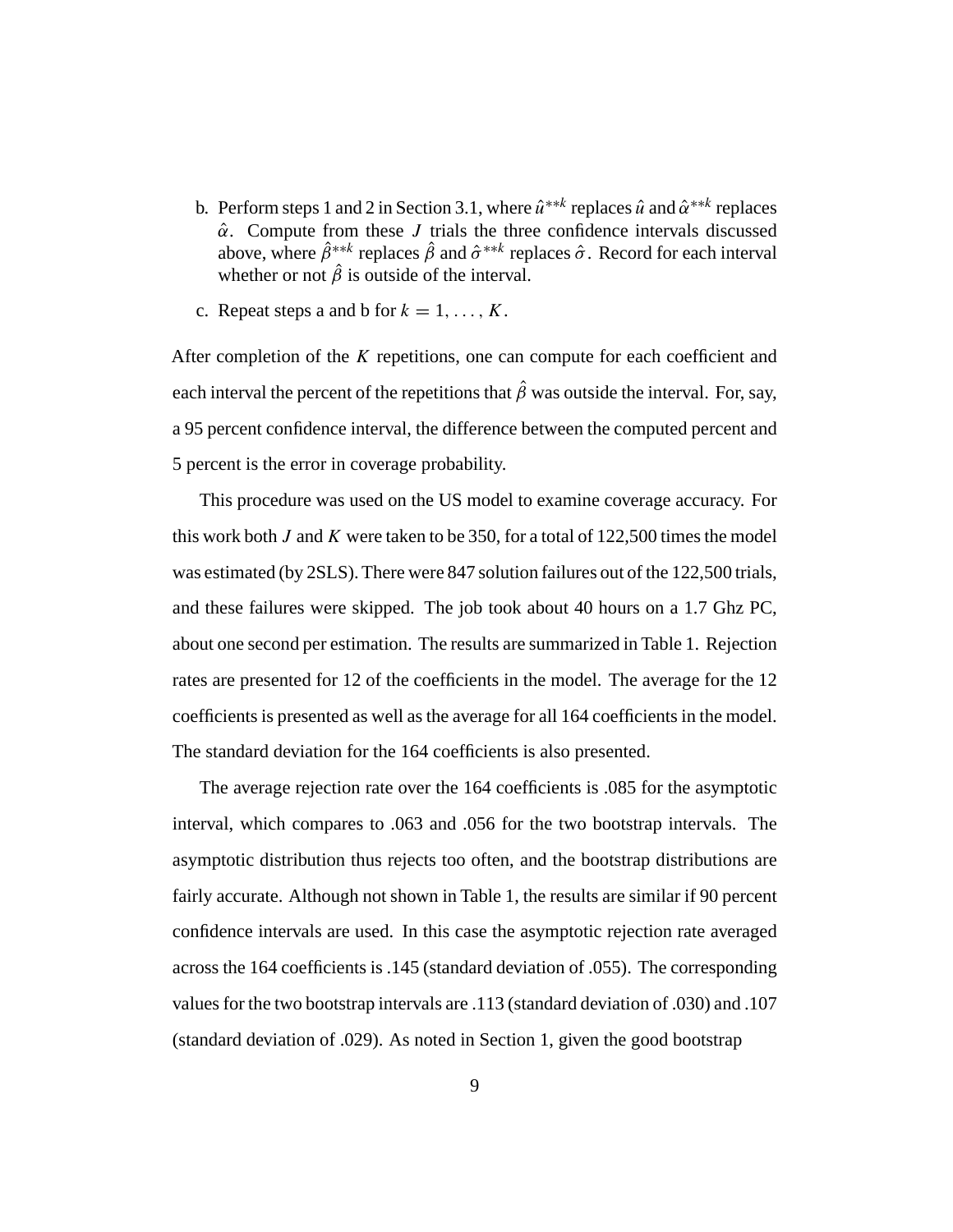|                                                     | <b>Table 1</b> |      |              |  |  |  |  |  |  |
|-----------------------------------------------------|----------------|------|--------------|--|--|--|--|--|--|
| <b>Estimated Coverage Accuracy for the US Model</b> |                |      |              |  |  |  |  |  |  |
| Percent of Rejections using                         |                |      |              |  |  |  |  |  |  |
| 95 Percent Confidence Intervals                     |                |      |              |  |  |  |  |  |  |
|                                                     | a              | b    | $\mathbf{C}$ |  |  |  |  |  |  |
| <b>CS</b> equation                                  |                |      |              |  |  |  |  |  |  |
| ldv                                                 | .140           | .066 | .066         |  |  |  |  |  |  |
| income                                              | .100           | .049 | .057         |  |  |  |  |  |  |
| <b>CN</b> equation                                  |                |      |              |  |  |  |  |  |  |
| 1 <sub>dv</sub>                                     | .123           | .066 | .066         |  |  |  |  |  |  |
| income                                              | .126           | .063 | .043         |  |  |  |  |  |  |
| <b>CD</b> equation                                  |                |      |              |  |  |  |  |  |  |
| ldv                                                 | .143           | .051 | .066         |  |  |  |  |  |  |
| income                                              | .131           | .086 | .071         |  |  |  |  |  |  |
| <b>PF</b> equation                                  |                |      |              |  |  |  |  |  |  |
| ldv                                                 | .074           | .057 | .049         |  |  |  |  |  |  |
| <b>PIM</b>                                          | .069           | .040 | .040         |  |  |  |  |  |  |
| <b>UR</b>                                           | .043           | .037 | .040         |  |  |  |  |  |  |
| <b>RS</b> equation                                  |                |      |              |  |  |  |  |  |  |
| ldv                                                 | .074           | .080 | .066         |  |  |  |  |  |  |
| inflation                                           | .089           | .077 | .069         |  |  |  |  |  |  |
| <b>UR</b>                                           | .051           | .057 | .051         |  |  |  |  |  |  |
| Average (12)                                        | .097           | .061 | .057         |  |  |  |  |  |  |
| Average (164)                                       | .085           | .063 | .056         |  |  |  |  |  |  |
| SD (164)                                            | .045           | .022 | .020         |  |  |  |  |  |  |

**Notes:**

a: Asymptotic confidence interval.

b: Bootstrap equal-tailed percentile-t interval.

c: Bootstrap symmetric percentile-t interval.

Average  $(12)$  = Average for the 12 coefficients.

Average (164) = Average for all 164 coefficients.

SD  $(164)$  = Standard deviation for all 164 coefficients

ldv: lagged dependent variable, CS: consumption of services,

CN: consumption of nondurables, CD: consumption of durables,

PF: private nonfarm deflator, RS: three-month Treasury bill rate,

PIM: import price deflator, UR: unemployment rate.

results it seems likely that the US model falls within the required conditions for validity of the bootstrap.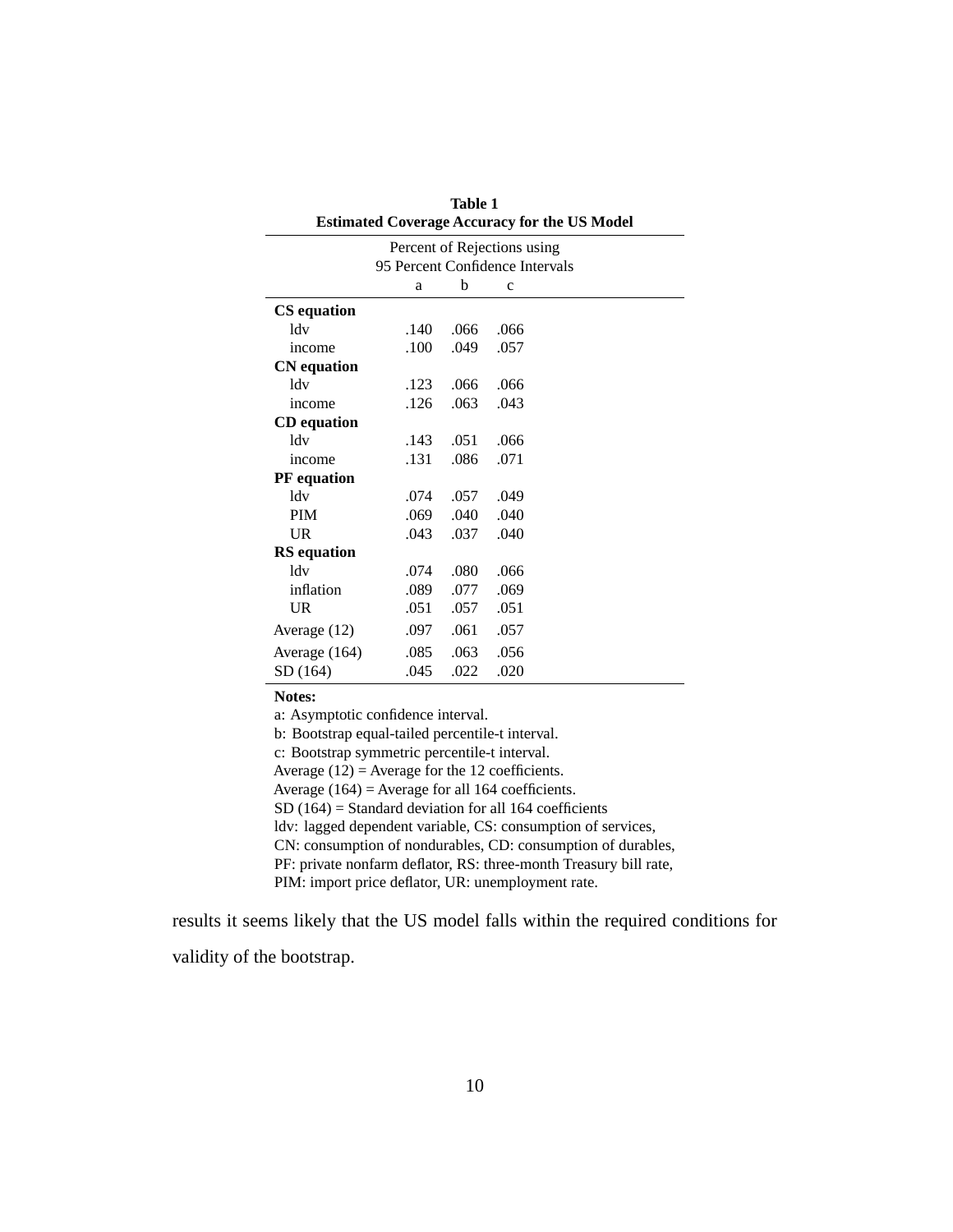### **4 Analysis of Models' Properties**

The bootstrap procedure is extended in this section to evaluating properties of models like (1). The errors are drawn from the residuals, which is contrary to what has been done in the previous literature except for Fair (1998). Also, as in Section 3.1, the coefficients are estimated on each trial. In the previous literature the coefficient estimates either have been taken to be fixed or have been drawn from estimated distributions.

When examining the properties of models, one is usually interested in a period smaller than the estimation period. Assume that the period of interest is s through S, where  $s \ge 1$  and  $S \le T$ . The bootstrap procedure for analyzing properties is:

- 1. For a given trial j, draw  $u_t^{*j}$  from  $\hat{u}$  with replacement for  $t = 1, \ldots, T$ . Use these errors and  $\hat{\alpha}$  to solve the model (1) dynamically for  $t = 1, \ldots, T$ . Treat the solution values as actual values and estimate  $\alpha$  by the consistent estimator (2SLS, 3SLS, or whatever). Let  $\hat{\alpha}^{*j}$  denote this estimate. Discard the solution values; they are not used again.
- 2. Draw  $u_t^{*j}$  from  $\hat{u}$  with replacement for  $t = s, \ldots, S$ .<sup>8</sup> Use these errors and  $\hat{\alpha}^{*j}$  to solve the model (1) dynamically for  $t = s, \ldots, S$ . Record the solution value of each endogenous variable for each period. This simulation uses the actual (historical) values of the variables prior to period s, not the values used in computing  $\hat{\alpha}^{*j}$ .
- 3. Multiplier experiments can be performed. First solve the model for period s through S using  $\hat{\alpha}^{*j}$  and the drawn errors. Record the solution values of the endogenous variables. Then change one or more exogenous variables and solve again. The difference between the second solution value and the first for a given endogenous variable and period is the model's estimated effect of the change. Record these differences.

<sup>&</sup>lt;sup>8</sup>If desired, these errors can be the same errors drawn in step 1 for the s through S period. With a large enough number of trials, whether one does this or instead draws new errors makes a trivial difference. It is assumed here that new errors are drawn.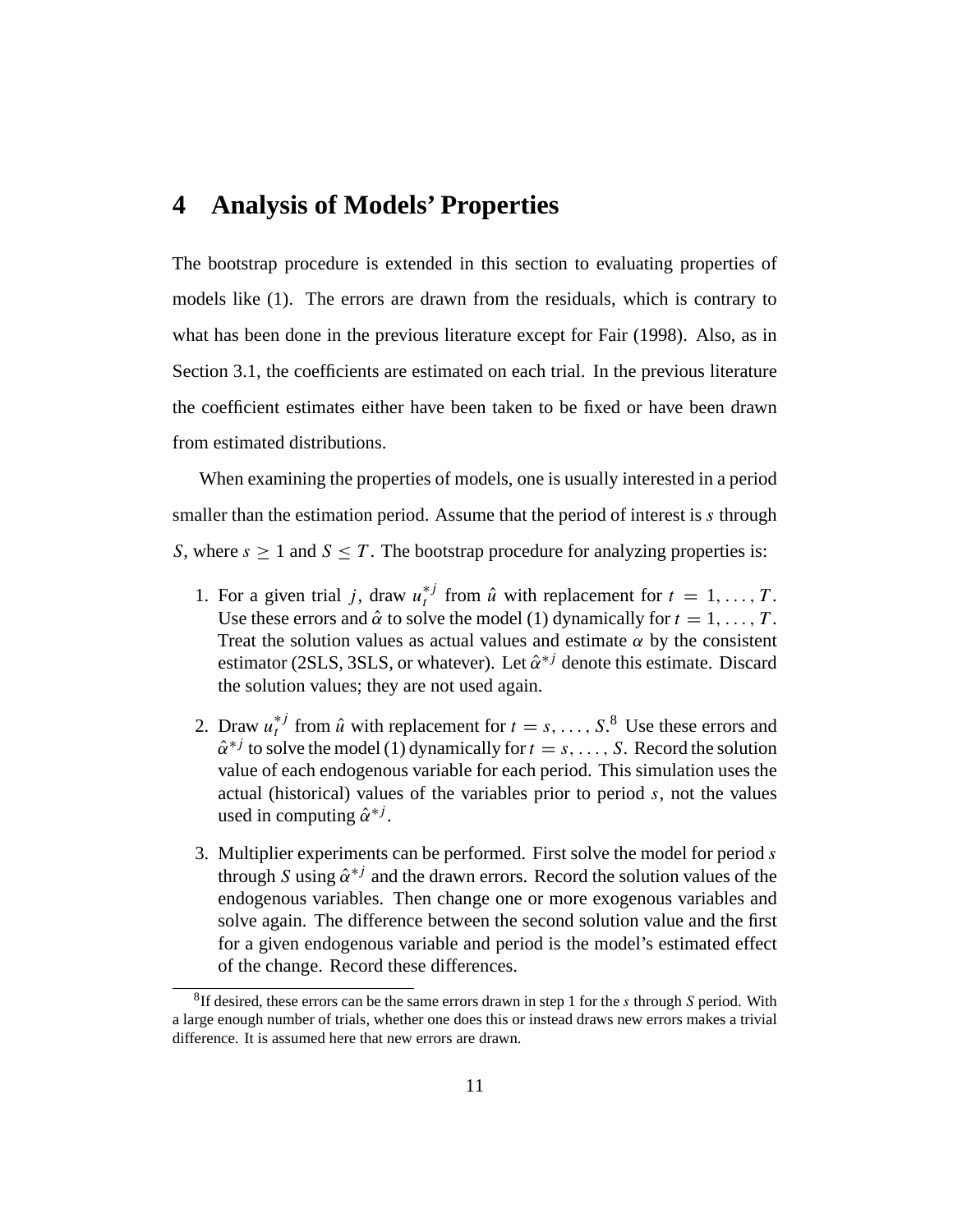- 4. Repeat steps 1, 2, and 3 for  $j = 1, \ldots, J$ .
- 5. Step 4 gives J values of each endogenous variable for each period. It also gives J values of each difference for each period if a multiplier experiment has been performed.

A distribution of J predicted values of each endogenous variable for each period is now available to examine. One can compute, for example, various measures of dispersion, which are estimates of the accuracy of the model. Probabilities of specific events happening can also be computed. If, say, one is interested in the event of two or more consecutive periods of negative growth in real output in the s through S period, one can compute the number of times this happened in the J trials. If a multiplier experiment has been performed, a distribution of J differences for each endogenous variable for each period is also available to examine. This allows the uncertainty of policy effects in the model to be examined.<sup>9</sup>

If the coefficient estimates are taken to be fixed, then step 1 above is skipped. The same coefficient vector  $(\hat{\alpha})$  is used for all the solutions. Although in much of the stochastic simulation literature coefficient estimates have been taken to be fixed, this is not in the spirit of the bootstrap literature. From a bootstrapping perspective, the obvious procedure to follow after the errors have been drawn is to first estimate the model and then examine its properties, which is what the above procedure does.

<sup>&</sup>lt;sup>9</sup>The use of stochastic simulation to estimate event probabilities was first discussed in Fair (1993b), where the coefficient estimates were taken to be fixed and errors were drawn from estimated distributions. Estimating the uncertainty of multiplier or policy effects in nonlinear models was first discussed in Fair (1980b), where both errors and coefficients were drawn from estimated distributions.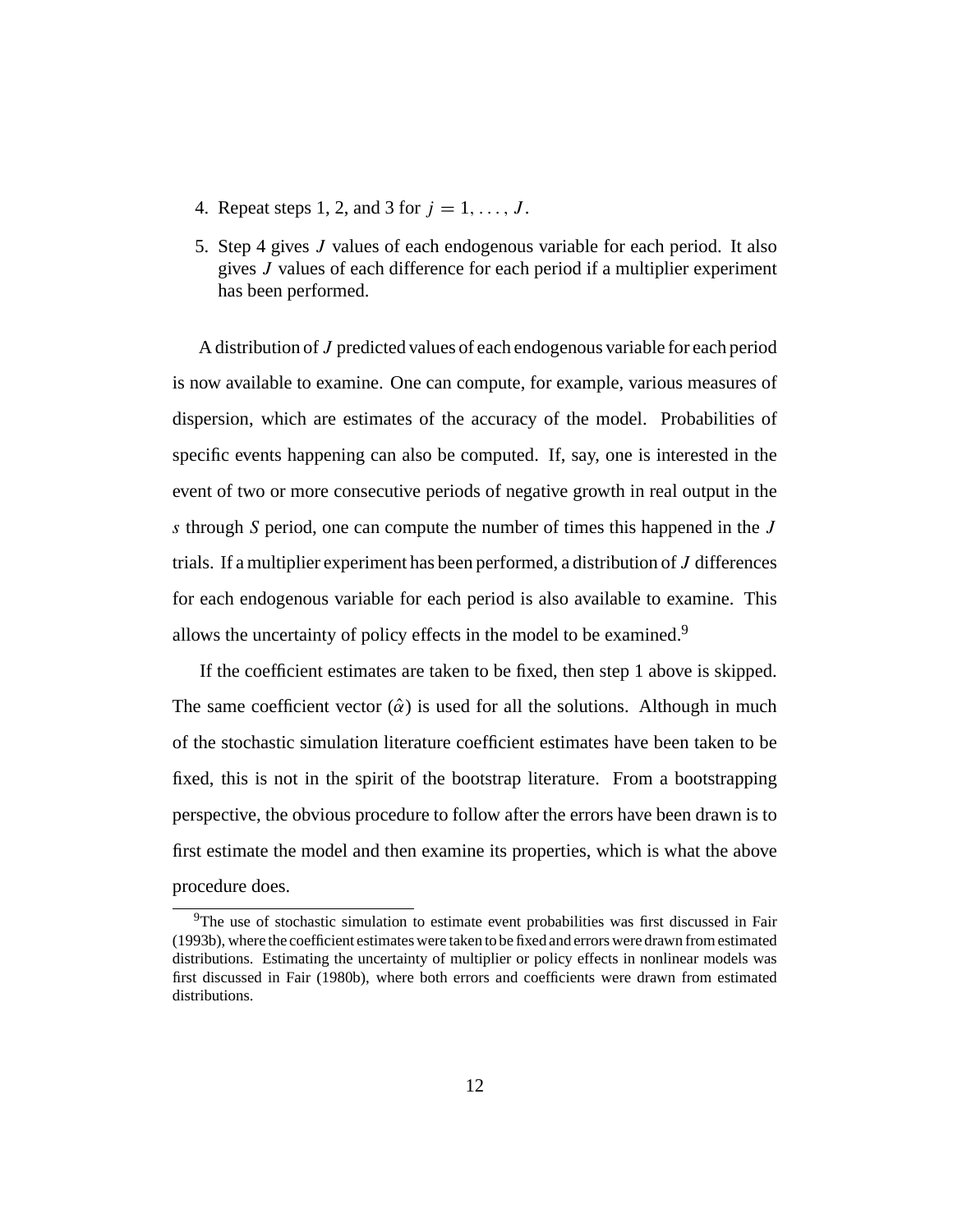### **5 Extensions**

#### **Bias Correction**

Since 2SLS and 3SLS estimates are biased, it may be useful to use the bootstrap procedure to correct for bias. This is especially true for estimates of lagged dependent variable coefficients. It has been known since the work of Orcutt (1948) and Hurwicz (1950) that least squares estimates of these coefficients are biased downwards even when there are no right hand side endogenous variables.

In the present context a bias-correction procedure using the bootstrap is as follows.

- 1. From step 2 in Section 3.1 there are J values of each coefficient available. Compute the mean value for each coefficient, and let  $\bar{\alpha}$  denote the vector of the mean values. Let  $\gamma = \bar{\alpha} - \hat{\alpha}$ , the estimated bias. Compute the coefficient vector  $\hat{\alpha} - \gamma$  and use the coefficients in this vector to adjust the constant term in each equation so that the mean of the error terms is zero. Let  $\tilde{\alpha}$  denote  $\hat{\alpha} - \gamma$  except for the constant terms, which are as adjusted.  $\tilde{\alpha}$  is then taken to be the unbiased estimate of  $\alpha$ . Let  $\theta$  denote the vector of estimated biases:  $\theta = \hat{\alpha} - \tilde{\alpha}.$
- 2. Using  $\tilde{\alpha}$  and the actual data, compute the errors. Denote the error vector as  $\tilde{u}$ . ( $\tilde{u}$  is centered at zero because of the constant term adjustment in step 1.)
- 3. The steps in Section 4 can now be performed where  $\tilde{\alpha}$  replaces  $\hat{\alpha}$  and  $\tilde{u}$ replaces  $\hat{u}$ . The only difference is that after the coefficient vector is estimated by 2SLS, 3SLS, or whatever, it has  $\theta$  subtracted from it to correct for bias. In other words, subtract  $\theta$  from  $\hat{\alpha}^{*j}$  on each trial.<sup>10</sup>

 $10$ One could for each trial do a bootstrap to estimate the bias—a bootstrap within a bootstrap. The base coefficients would be  $\hat{\alpha}^*$  and the base data would be the generated data on trial j. This is expensive, and an approximation is simply to use  $\theta$  on each trial. This is the procedure used by Kilian (1998) in estimating confidence intervals for impulse responses in VAR models. Kilian (1998) also does, when necessary, a stationary correction to the bias correction to avoid pushing stationary impulse response estimates into the nonstationary region. This type of adjustment is not pursued here.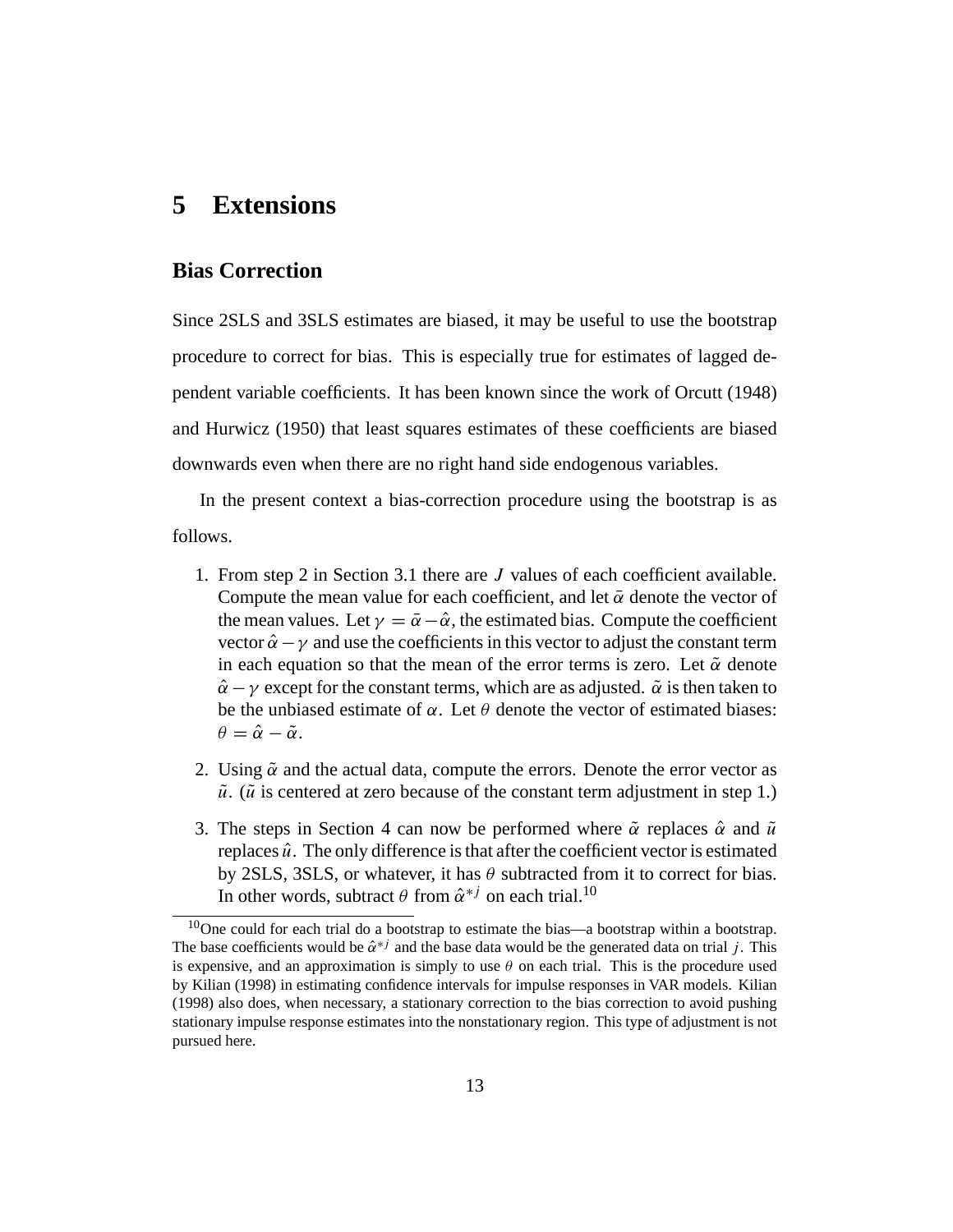The example in Section 6 examines the sensitivity of some of the results to the bias correction.

### **Optimal Control**

At the point where multiplier experiments are discussed above, optimal control experiments can also be performed. Assume that the period of interest is s through S and that the objective is to maximize the expected value of  $W$ , where  $W$  is

$$
W = \sum_{t=s}^{S} g_t(y_t, x_t)
$$
 (2)

Let  $z_t$  be the vector of control variables, where  $z_t$  is a subset of  $x_t$ , and let z be the vector of all the control values:  $z = (z_s, \ldots, z_s)$ . Under the assumption of certainty equivalence, the control problem is solved at the beginning of period s by setting the errors for period s and beyond equal to zero. If this is done, then for each value of  $\zeta$  one can compute a value of W by first solving the model for  $y_s$ , ...,  $y_s$  and then using these values along with the values for  $x_s$ , ...,  $x_s$ to compute  $W$  in (2). Stated this way, the optimal control problem is choosing variables (the elements of z) to maximize an *unconstrained* nonlinear function. By substitution, the constrained maximization problem is transformed into the problem of maximizing an unconstrained function of the control variables:

$$
W = \Phi(z) \tag{3}
$$

where  $\Phi$  stands for the mapping  $z \rightarrow y_s, \ldots, y_S, x_s, \ldots, x_S \rightarrow W$ . Given this setup, the problem can be turned over to a nonlinear maximization algorithm like Davidon-Fletcher-Powell (DFP). For each iteration of the algorithm, the derivatives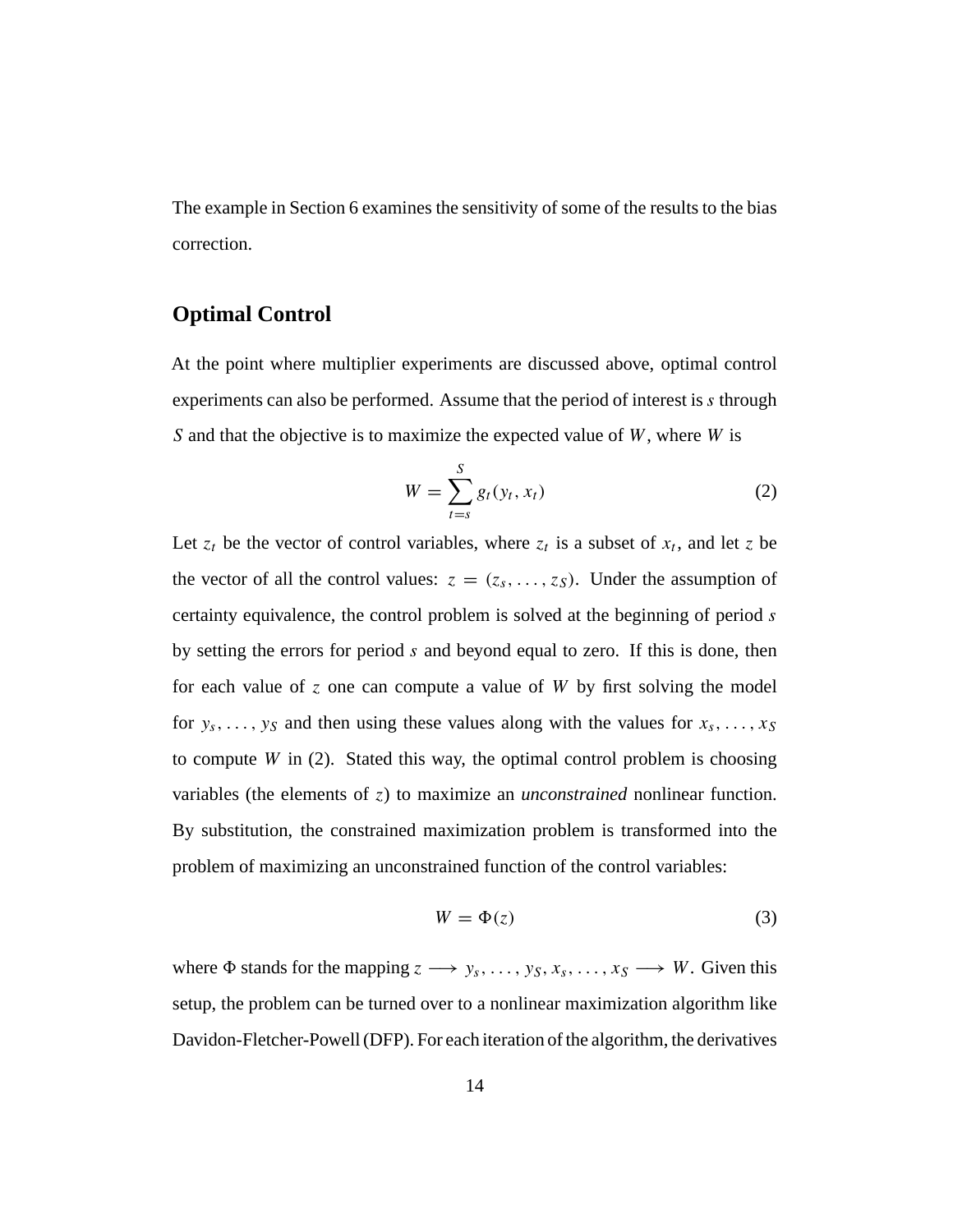of  $\Phi$  with respect to the elements of z, which are needed by the algorithm, can be computed numerically. An algorithm like DFP is generally quite good at finding the optimum for a typical control problem. $^{11}$ 

At each trial j one can solve this problem. Let  $z_s^{*j}$  be the computed optimal value of  $z_s$  on trial j. This is the value that would be implemented for period s by the control authority.<sup>12</sup> At the end one has a distribution of the J values of  $z_s^{*j}$ , which can be examined. Note that  $z_s^{*j}$  varies across trials only because the coefficient estimates vary. The errors that are drawn for trial  $j$  for periods  $s$  through S don't matter because of the use of certainty equivalence. The distribution of the  $z_s^{*j}$  values thus indicates how sensitive the control values are to the uncertainty in the coefficient estimates.

#### **Rational Expectations**

Consider model (1) with rational expectations:

$$
f_i(y_t, y_{t-1}, \dots, y_{t-p}, E_{t-1}y_t, E_{t-1}y_{t+1}, \dots, E_{t-1}y_{t+h}, x_t, \alpha_i) = u_{it},
$$
  
(4)  

$$
(i = 1, \dots, n), \quad (t = 1, \dots, T),
$$

where  $E_{t-1}$  is the conditional expectations operator based on the model and on information through period  $t - 1$ .

The bootstrap procedure requires initial consistent estimates of the  $\alpha_i$ . It also requires, of course, the ability to solve the model given a set of coefficient estimates. Various modifications of the 2SLS estimator are available for estimating equations

 $11$ See Fair (1974) for various applications of this procedure.

<sup>&</sup>lt;sup>12</sup>The control problem also calculates the optimal values for periods  $s + 1$  through S, but in practice these would never have to be implemented because a new problem could be solved at the beginning of period  $s + 1$  after period s was realized. This is the "open-loop feedback" approach.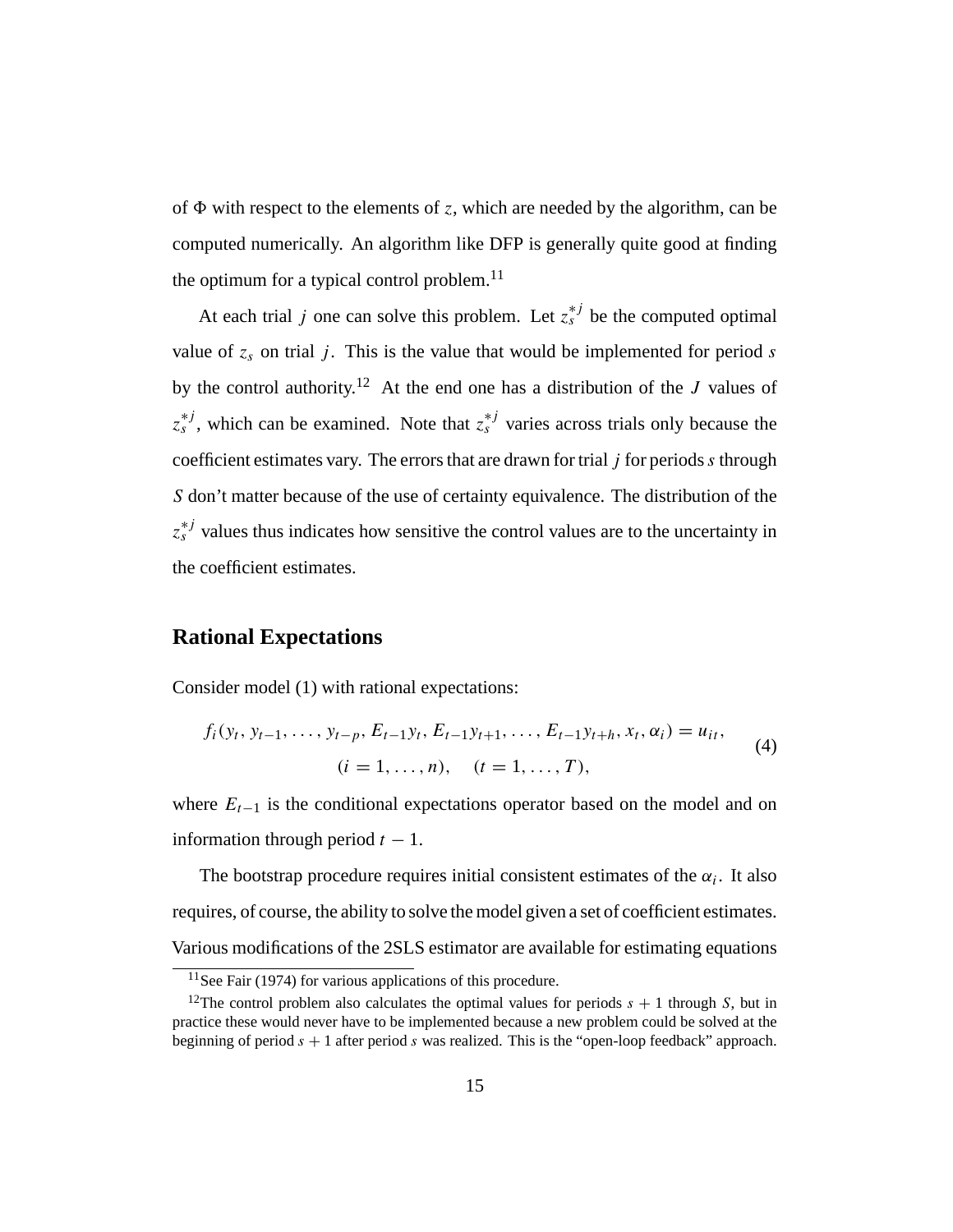with rational expectations, and so one of these could be used.<sup>13</sup> There are also a number of methods for solving rational expectations models like (4). One method that generally works well is the "extended path" (EP) method in Fair and Taylor (1983, 1990). The solution methods assume that agents form their expectations at the beginning of period  $t$  by setting the errors for period  $t$  and beyond to zero and then solving the model. Estimation and solution methods are thus available for allowing the above bootstrap procedure to be used for models with rational expectations.

When estimating or solving (4) for, say, periods 1 through  $T$ , data beyond period T are needed, and so the period analyzed must end before the actual end of the historical data. It should also be noted that if a single equation estimation method is used, the expectations used by the estimation method are not the expectations that one gets when the overall model is solved after the coefficients have been estimated. In other words, the expectations used by the estimation method are not model consistent. This means that one has to be careful in computing the errors ( $\hat{u}$ ) after the coefficients are estimated ( $\hat{\alpha}$  computed). For example, the errors for period 1 are computed by first solving the model to get the expectations. This is done by using the historical data prior to period 1 and setting the errors for period 1 and beyond to zero. Once the expectations are computed, the errors for period 1 are computed using these expectation values and the actual values of the endogenous variables for period 1. The process is then repeated for period 2, where the expectations are computed using the historical data prior to period 2 and setting the errors for period 2 and beyond to zero. The process continues through

<sup>13</sup>See Fair (1993a) for a review of these estimators.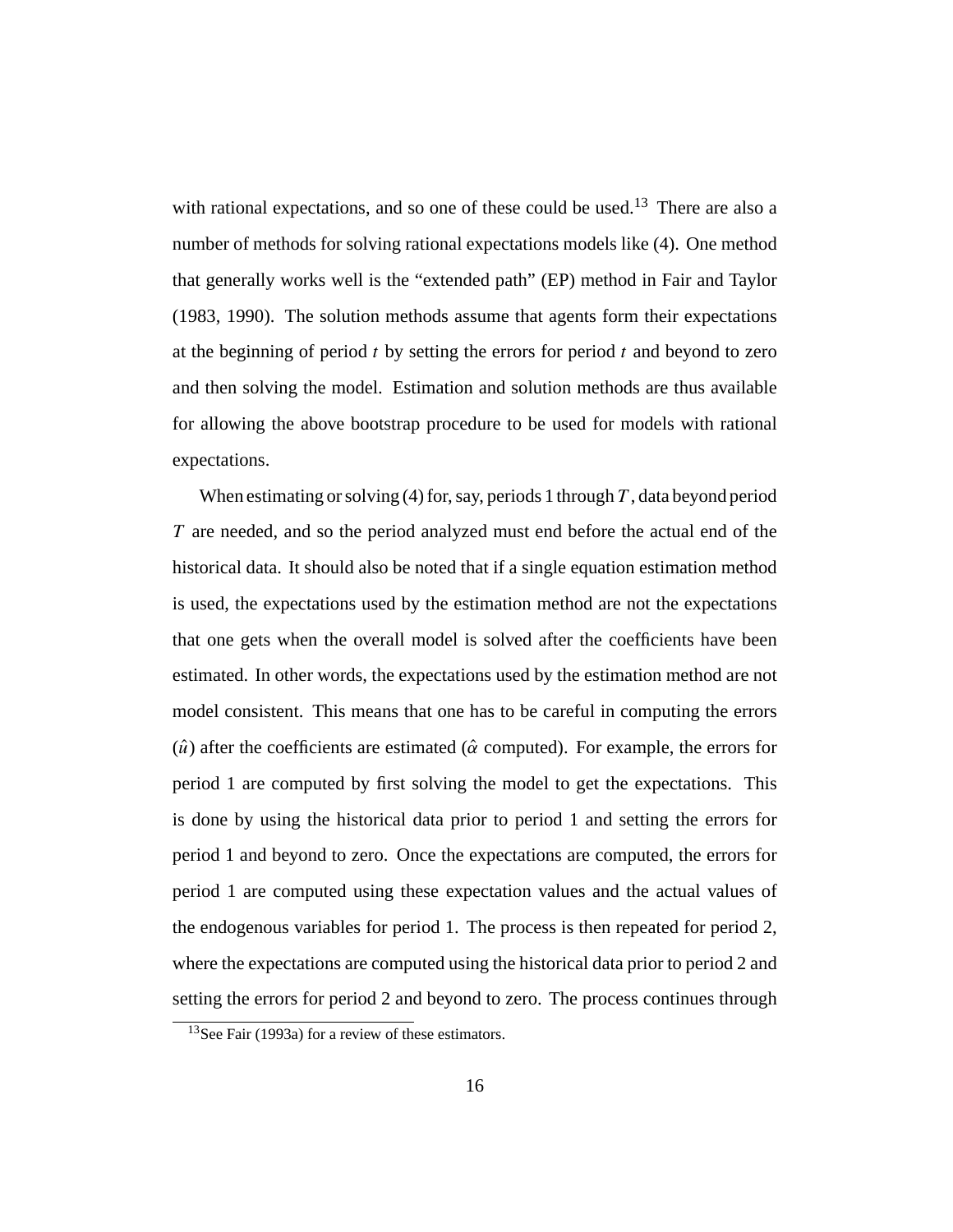period T. Once  $\hat{u}$  is computed, the bootstrap procedure can proceed as in Sections 3 and 4.

### **6 An Example**

In this section the overall bootstrap procedure is applied to the US model, where the estimation period is 1954:1–2002:3 and the estimation method is 2SLS.

The calculations were run in one large batch job. The main steps were:

- 1. Estimate the 29 equations by 2SLS for 1954:1–2002:3. Compute standard errors of the coefficient estimates, and perform the Andrews-Ploberger (1994) (AP) test on selected equations. Using the 2SLS estimates and zero values for the errors, solve the model dynamically for 2000:4-2002:3 and perform a multiplier experiment for this period. Using the actual data and the 2SLS estimates, compute the 29-dimensional error vectors for 1954:1–2002:3 (195 vectors).
- 2. Do the following 2000 times: 1) draw with replacement 195 error vectors from the residual vectors for 1954:1–2002:3, 2) using the drawn errors and the 2SLS estimates from step 1, solve the model dynamically for 1954:1– 2002:3 to get new data, 3) using the new data, estimate the model by 2SLS, compute t-statistics for the coefficient estimates, and perform the AP tests, 4) reset the data prior to 2000:4 to the actual data, 5) draw with replacement 8 error vectors from the residual vectors for 2000:4–2002:3, 6) using the new 2SLS estimates and the drawn errors, solve the model dynamically for 2000:4–2002:3 and perform the multiplier experiment for this period.
- 3. Step 2 gives for each equation 2000 values of each coefficient estimate, tstatistic, and AP statistic. It also gives 2000 predicted values of each endogenous variable for each quarter within 2000:4–2002:3 and 2000 differences for each endogenous variable and each quarter from the multiplier experiment. These values can be analyzed as desired. Some examples are given below. Steps 4-6 that follow are the bias-correction calculations.
- 4. From the 2000 values for each coefficient, compute the mean and then subtract the mean from twice the 2SLS coefficient estimate from step 1. Use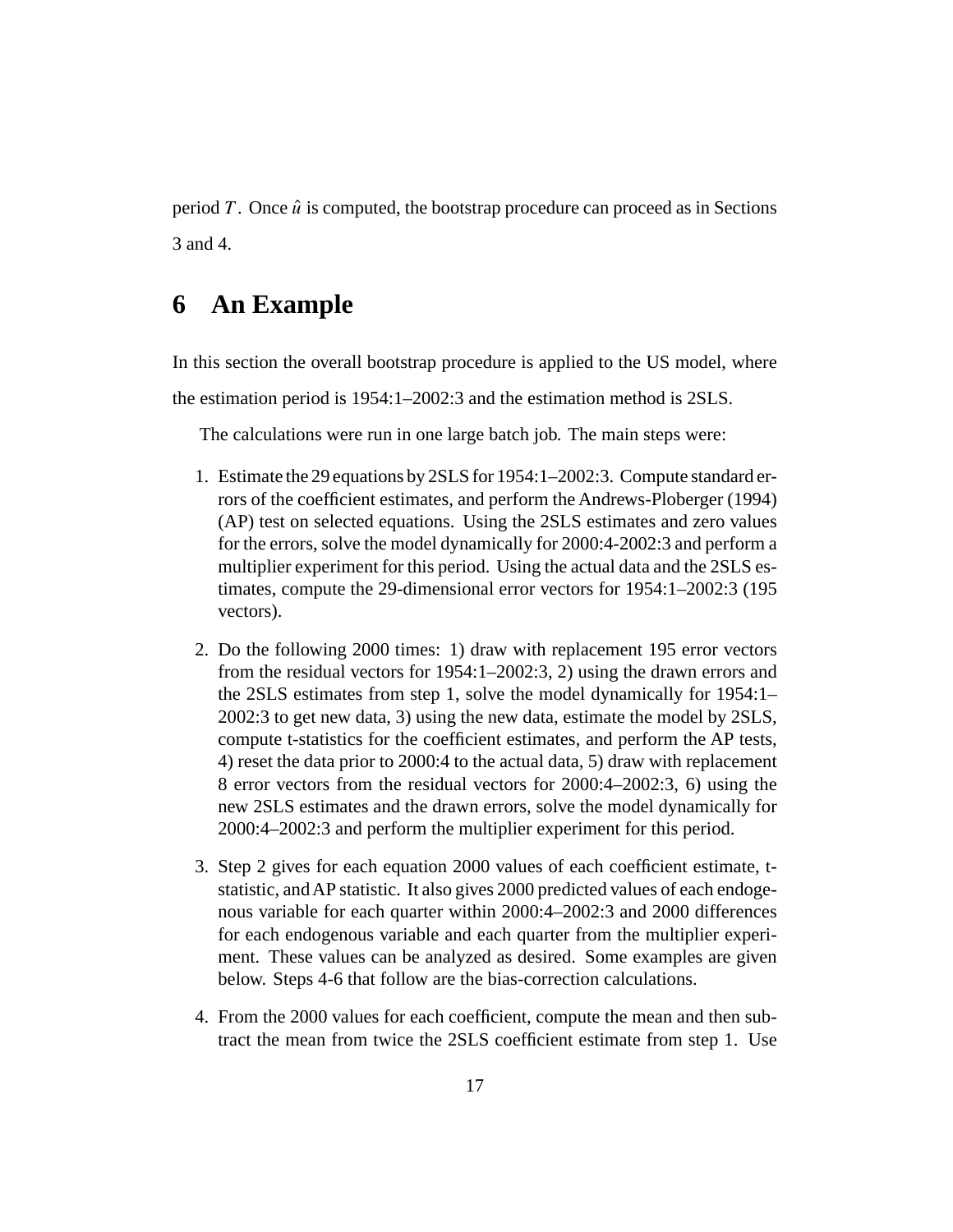these values to adjust the constant term in each equation so that the mean of the error terms is zero. Using these coefficients (including the adjusted constant terms), record the differences between the 2SLS coefficient estimates from step 1 and these coefficients. Call the vector of these values the "biascorrection vector." Using the new coefficients and zero values for the errors, solve the model dynamically for 2000:4–2002:3 and perform the multiplier experiment for this period. Using the actual data and the new coefficients, compute the 29-dimensional error vectors for 1954:1–2002:3 (195 vectors).

- 5. Do the following 2000 times: 1) draw with replacement 195 error vectors from the residual vectors from step 4 for 1954:1–2002:3, 2) using the drawn errors and the coefficients from step 4, solve the model dynamically for 1954:1–2002:3 to get new data, 3) using the new data, estimate the model by 2SLS and adjust the estimates for bias using the bias-correction vector from step 4, 4) reset the data prior to 2000:4 to the actual data, 5) draw with replacement 8 error vectors from the residual vectors from step 4 for 2000:4–2002:3, 6) using the new coefficient estimates and the drawn errors, solve the model dynamically for 2000:4–2002:3 and perform the multiplier experiment for this period.
- 6. Step 5 gives 2000 predicted values of each endogenous variable for each quarter within 2000:4–2004:1 and 2000 differences for each endogenous variable and each quarter from the multiplier experiment.

The same sequence of random numbers was used for the regular calculations (steps 1-3) as was used for the bias-correction calculations (steps 4-6). This lessens stochastic simulation error in comparisons between the two sets of results. If the model failed to solve for a given trial (either for the 1954:1–2002:3 period or the 2000:4–2002:3 period), the trial was skipped. No failures occurred for the regular calculations, but there were 5 failures out of the 2000 trials for the bias-correction calculations. Each trial takes about one second on a 1.7 Ghz PC using the Fair-Parke (1995) program.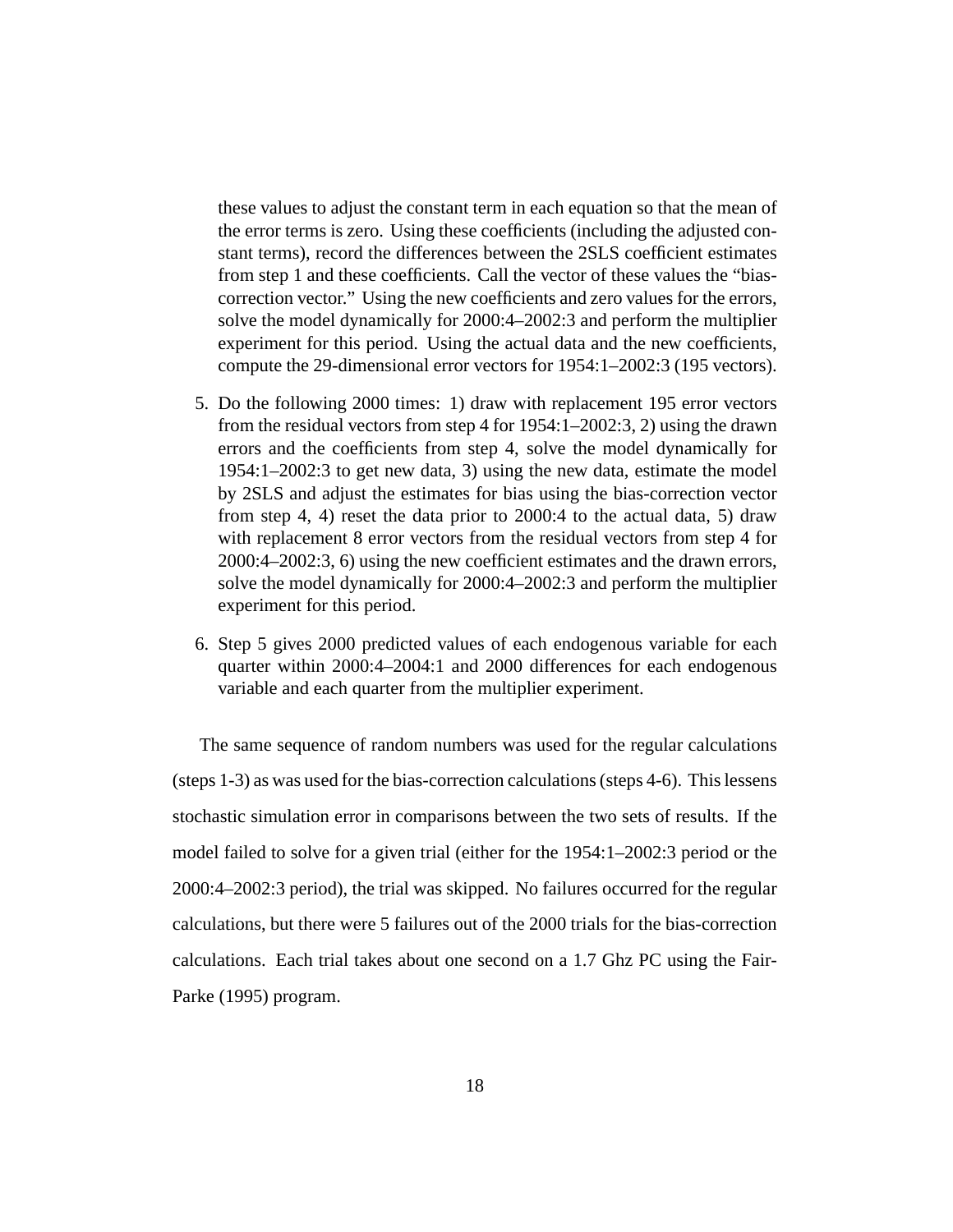Table 2 presents some results from step 2 for the coefficient estimates. Results for 12 coefficients from 5 equations are presented. The 5 equations are three consumption equations, a price equation, and an interest rate rule. The coefficients are for the lagged dependent variable in each equation, income in each consumption equation, the price of imports and the unemployment rate in the price equation, and inflation and the unemployment rate in the interest rate rule. These are some of the main coefficients in the model.

The first three columns show the 2SLS estimate, the mean from the 2000 trials, and the ratio of the two. As expected, the mean is smaller than the 2SLS estimate for all the lagged dependent variable coefficients: the 2SLS estimates of these coefficients are biased downwards. The smallest ratio is 0.966, a bias of 3.4 percent.

Column 4 gives the asymptotic confidence intervals; column 5 gives the confidence intervals using the equal-tailed percentile-t interval; and column 6 gives the symmetric percentile-t interval using the absolute values of the t-statistics. These columns show that the asymptotic intervals tend to be narrower than the bootstrap intervals. In 19 of the 24 cases the left value for the asymptotic interval is larger than the left value for the bootstrap interval, and in 19 of the 24 cases the right value for the asymptotic interval is smaller than the right value for the bootstrap interval. The asymptotic intervals will thus tend to reject more often than the bootstrap intervals. It was seen in Section 3.2 that the asymptotic interval rejects too often.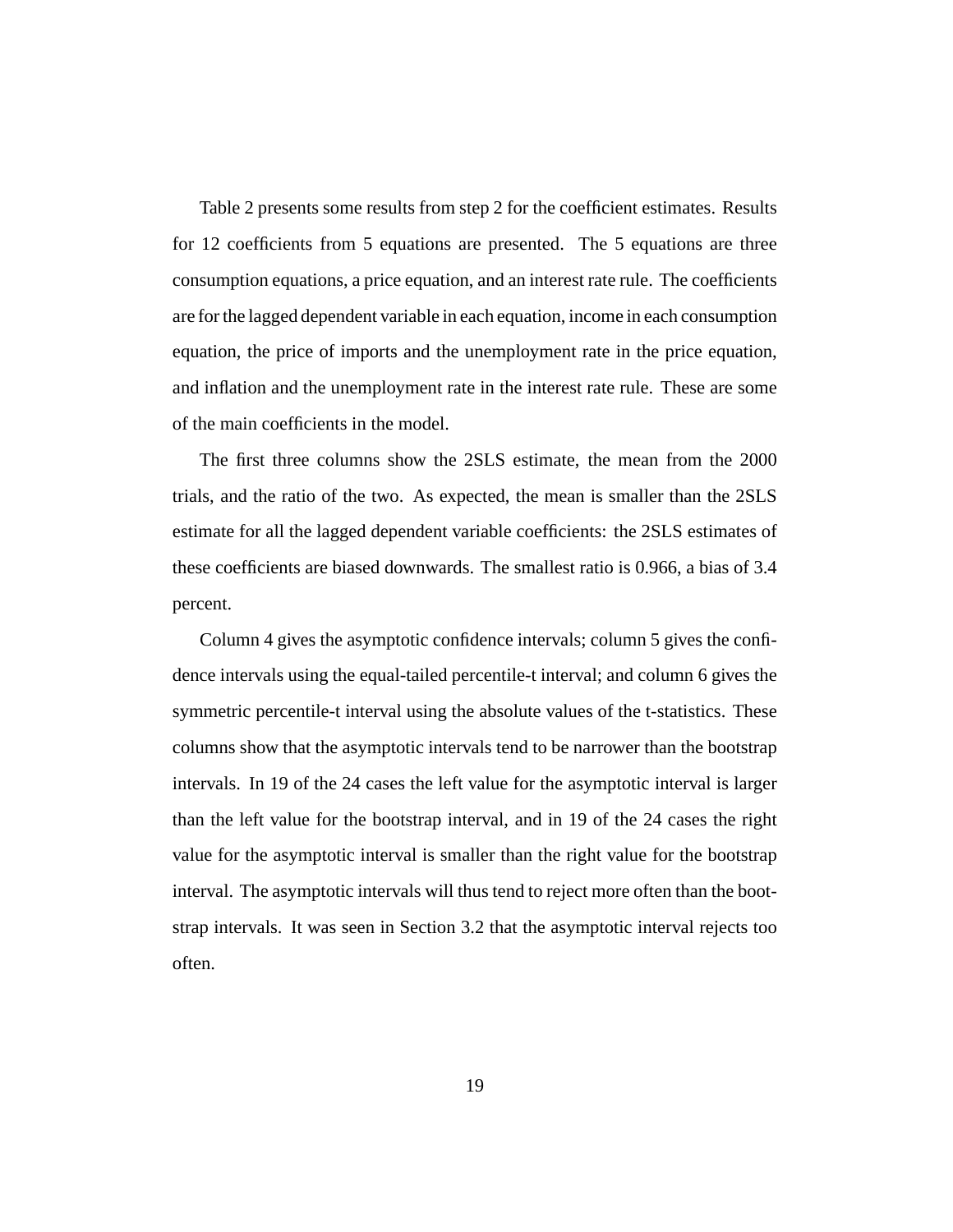|                    | Tadie <i>4</i><br><b>Confidence Intervals for Selected Coefficients</b> |               |         |           |           |              |  |  |  |  |  |
|--------------------|-------------------------------------------------------------------------|---------------|---------|-----------|-----------|--------------|--|--|--|--|--|
|                    | (1)<br>(2)<br>(3)<br>(4)<br>(5)<br>(6)                                  |               |         |           |           |              |  |  |  |  |  |
|                    | $\hat{\beta}$                                                           | $\bar{\beta}$ | (2)/(1) | a         | b         | $\mathbf{C}$ |  |  |  |  |  |
| <b>CS</b> equation |                                                                         |               |         |           |           |              |  |  |  |  |  |
| ldv                | 0.7873                                                                  | 0.7609        | 0.966   | 0.7215    | 0.7449    | 0.7031       |  |  |  |  |  |
|                    |                                                                         |               |         | 0.8531    | 0.8827    | 0.8716       |  |  |  |  |  |
| income             | 0.1058                                                                  | 0.1163        | 1.099   | 0.0613    | 0.0458    | 0.0516       |  |  |  |  |  |
|                    |                                                                         |               |         | 0.1504    | 0.1415    | 0.1601       |  |  |  |  |  |
|                    | <b>CN</b> equation                                                      |               |         |           |           |              |  |  |  |  |  |
| ldv                | 0.7823                                                                  | 0.7565        | 0.967   | 0.7219    | 0.7442    | 0.7026       |  |  |  |  |  |
|                    |                                                                         |               |         | 0.8427    | 0.8718    | 0.8621       |  |  |  |  |  |
| income             | 0.0973                                                                  | 0.1134        | 1.165   | 0.0575    | 0.0393    | 0.0461       |  |  |  |  |  |
|                    |                                                                         |               |         | 0.1372    | 0.1241    | 0.1486       |  |  |  |  |  |
| <b>CD</b> equation |                                                                         |               |         |           |           |              |  |  |  |  |  |
| ldv                | 0.3294                                                                  | 0.3720        | 1.129   | 0.2226    | 0.1755    | 0.1913       |  |  |  |  |  |
|                    |                                                                         |               |         | 0.4362    | 0.3979    | 0.4675       |  |  |  |  |  |
| income             | 0.1077                                                                  | 0.1218        | 1.131   | 0.0701    | 0.0532    | 0.0591       |  |  |  |  |  |
|                    |                                                                         |               |         | 0.1453    | 0.1291    | 0.1564       |  |  |  |  |  |
| <b>PF</b> equation |                                                                         |               |         |           |           |              |  |  |  |  |  |
| ldv                | 0.8806                                                                  | 0.8715        | 0.990   | 0.8487    | 0.8580    | 0.8426       |  |  |  |  |  |
|                    |                                                                         |               |         | 0.9125    | 0.9246    | 0.9186       |  |  |  |  |  |
| <b>PIM</b>         | 0.0480                                                                  | 0.0477        | 0.994   | 0.0440    | 0.0442    | 0.0438       |  |  |  |  |  |
|                    |                                                                         |               |         | 0.0520    | 0.0525    | 0.0522       |  |  |  |  |  |
| <b>UR</b>          | $-0.1780$                                                               | $-0.1787$     | 1.004   | $-0.2238$ | $-0.2239$ | $-0.2266$    |  |  |  |  |  |
|                    |                                                                         |               |         | $-0.1322$ | $-0.1280$ | $-0.1293$    |  |  |  |  |  |
| <b>RS</b> equation |                                                                         |               |         |           |           |              |  |  |  |  |  |
| ldy                | 0.9092                                                                  | 0.9026        | 0.993   | 0.8834    | 0.8870    | 0.8812       |  |  |  |  |  |
|                    |                                                                         |               |         | 0.9349    | 0.9398    | 0.9371       |  |  |  |  |  |
| inflation          | 0.0803                                                                  | 0.0848        | 1.057   | 0.0549    | 0.0520    | 0.0538       |  |  |  |  |  |
|                    |                                                                         |               |         | 0.1056    | 0.1023    | 0.1067       |  |  |  |  |  |
| $_{\text{UR}}$     | $-0.1128$                                                               | $-0.1123$     | 0.995   | $-0.1699$ | $-0.1716$ | $-0.1713$    |  |  |  |  |  |
|                    |                                                                         |               |         | $-0.0558$ | $-0.0545$ | $-0.0543$    |  |  |  |  |  |
| Notes:             |                                                                         |               |         |           |           |              |  |  |  |  |  |

| <b>Table 2</b>                                 |  |  |  |  |  |  |  |
|------------------------------------------------|--|--|--|--|--|--|--|
| Confidence Intervals for Selected Coefficients |  |  |  |  |  |  |  |

a:  $\hat{\beta}$  − 1.96 $\hat{\sigma}$  b:  $\hat{\beta}$  −  $t_{.975}^* \hat{\sigma}$  c:  $\hat{\beta}$  −  $|t^*|$  .950 $\hat{\sigma}$  $\ddot{\beta} + 1.96\hat{\sigma}$   $\qquad \ddot{\beta} - t_{.025}^* \hat{\sigma}$   $\qquad \ddot{\beta} + |t^*|_{.950} \hat{\sigma}$  $\hat{\beta}$  = 2SLS estimate;  $\hat{\sigma}$  = estimated asymptotic standard error of  $\hat{\beta}$ .  $\bar{\beta}$  = mean of the values of  $\hat{\beta}^{*j}$ , where  $\hat{\beta}^{*j}$  is the estimate of  $\beta$ on the  $j$ th trial.  $t_r^*$  = value below which r percent of the values of  $t^{*j}$  lie, where  $t^{*j} = (\hat{\beta}^{*j} - \hat{\beta})/\hat{\sigma}^{*j}$ , where  $\hat{\sigma}^{*j}$  is the estimated asymptotic standard error of  $\hat{\beta}^{*j}$ .

 $|t^*|_r$  = value below which r percent of the values of  $|t^{*j}|$  lie. See Table 1 for variable notation.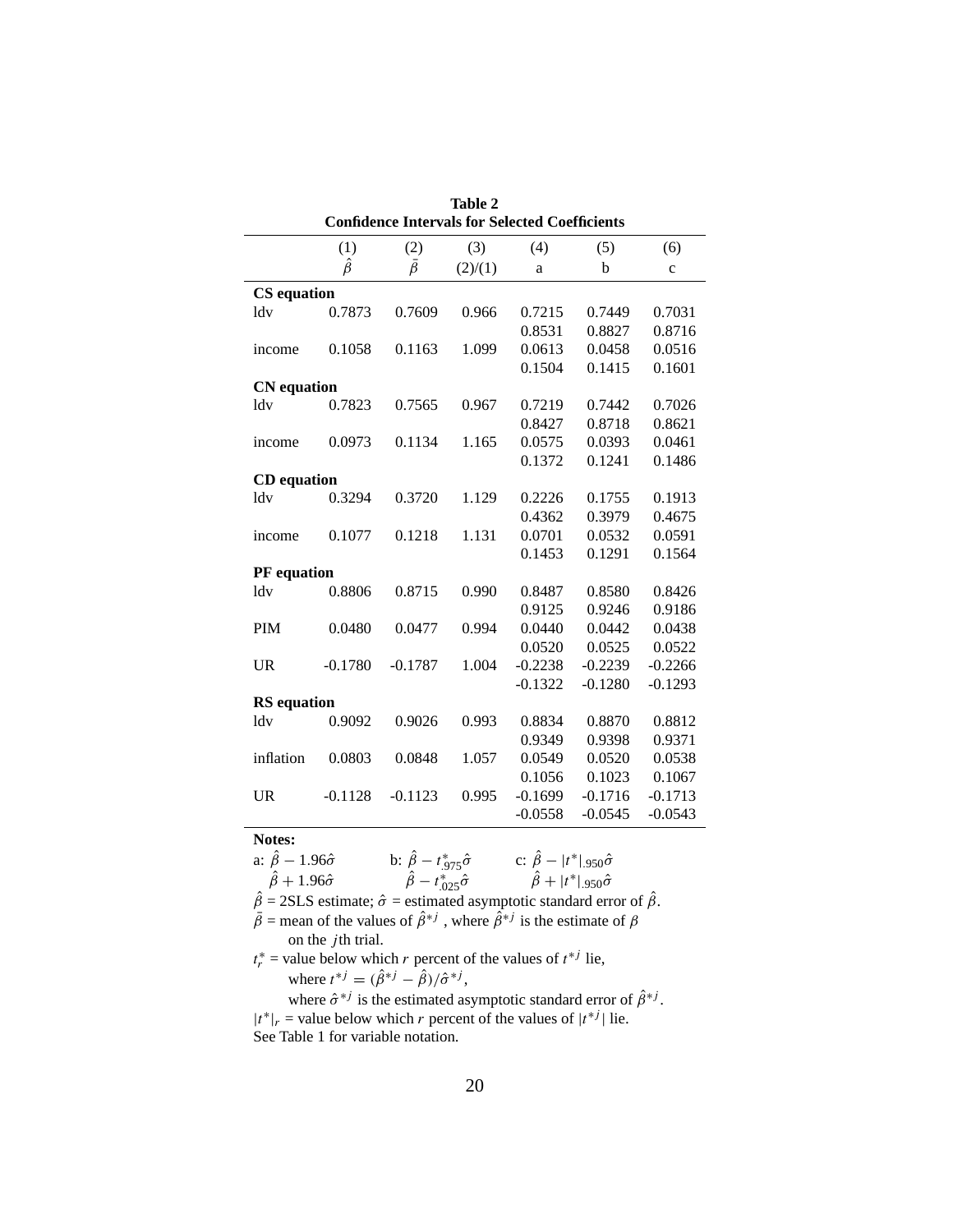| <b>Results for the AP Tests</b> |                  |       |       |       |       |       |      |      |  |  |  |
|---------------------------------|------------------|-------|-------|-------|-------|-------|------|------|--|--|--|
| <b>Bootstrap</b><br>Asymptotic  |                  |       |       |       |       |       |      |      |  |  |  |
| Eq.                             | $#$ of<br>coefs. | AP    | 1%    | 5%    | 10%   | $1\%$ | 5%   | 10%  |  |  |  |
| <b>CS</b>                       | 9                | 21.18 | 17.47 | 13.84 | 12.15 | 11.16 | 8.96 | 7.77 |  |  |  |
| <b>CN</b>                       | 9                | 14.67 | 14.50 | 12.16 | 10.64 | 11.16 | 8.96 | 7.77 |  |  |  |
| CD                              | 9                | 12.76 | 16.48 | 12.76 | 11.23 | 11.16 | 8.96 | 7.77 |  |  |  |
| IΗ                              | 7                | 7.17  | 13.25 | 10.62 | 9.35  | 9.50  | 7.31 | 6.28 |  |  |  |
| PF                              | 6                | 12.77 | 10.72 | 8.07  | 6.85  | 8.70  | 6.51 | 5.58 |  |  |  |

**Table 3**

**Notes:**

IH: Housing investment; see Table 1 for other notation. Sample period: 1954:1–2002:3. Period for possible break: 1970:1–1979:4. Value of  $\lambda = 2.29$ . Asymptotic values from Andrews and Ploberger (1994), Table 1.

Table 3 presents results for theAP test for five equations: the three consumption equations, a housing investment equation, and the price equation.<sup>14</sup> The overall sample period is 1954:1–2002:3, and the period for a possible break was taken to be 1970:1-1979:4. (An advantage of the AP test is that the possible break point can be specified to be within a period rather than a particular quarter.) Table 3 gives for each equation the computed AP value, the bootstrap confidence values, and the asymptotic confidence values. The asymptotic confidence values are taken from Table 1 in Andrews and Ploberger (1994). The value of  $\lambda$  in the AP notation for the present results is 2.29. The bootstrap confidence values for an equation are computed using the 2000 values of the AP statistic. The 5 percent value, for example, is the value above which 100 of the AP values lie.

There is a clear pattern in Table 3, which is that the asymptotic confidence values are too low. They lead to rejection of the null hypothesis of stability too

<sup>&</sup>lt;sup>14</sup>The test was not performed for the interest rate rule because the equation is already estimated under the assumption of a change in Fed behavior in the 1979:4–1982:3 period.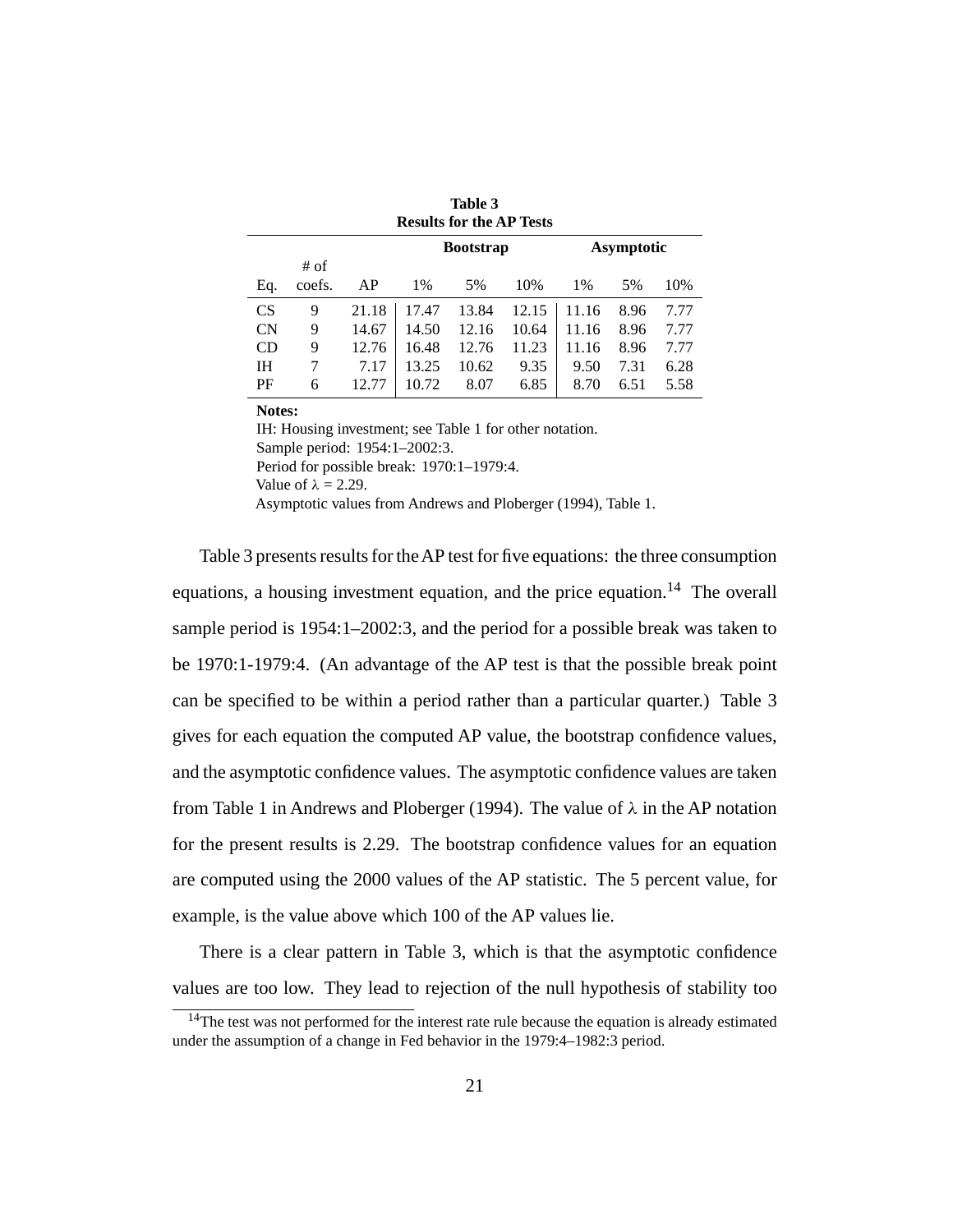often. Relying on the asymptotic values for the AP test thus appears to be too harsh.

Table 4 presents results for the simulations for 2000:4–2002:3. Results for four variables are presented: the log of real GDP, the log of the GDP deflator, the unemployment rate, and the three-month Treasury bill rate. Four sets of results are presented: with and without coefficient uncertainty and with and without bias correction.15 Consider the first set of results (upper left corner) in Table 4. The first column gives the deterministic prediction (based on setting the error terms to zero and solving once), and the second gives the median value of the 2000 predictions. These two values are close to each other, which means there is little bias in the deterministic prediction. The third column gives the difference between the median predicted value and the predicted value below which 15.87 percent of the values lie, and the fourth column gives the difference between the predicted value above which 15.87 percent of the values lie and the median value. For a normal distribution these two differences are the same and equal one standard error. Computing these differences is one possible way of measuring forecast uncertainty in the model. The same differences are presented for the other three sets of results in Table 4.

Three conclusions can be drawn from the results in Table 4. First, the left and right differences are fairly close to each other. Second, the differences with no coefficient uncertainty are only slightly smaller than those with coefficient

<sup>&</sup>lt;sup>15</sup>The results without coefficient uncertainty were obtained in a separate batch job. This batch job differed from the one outlined at the beginning of this section in that in part 6) of step 2 the 2SLS estimates from step 1 are used, not the new 2SLS estimates. Also, in part 6) of step 5 the coefficients from step 4 are used, not the new coefficient estimates. For this job there were no solution failures for the regular calculations and 3 failures for the bias-correction calculations.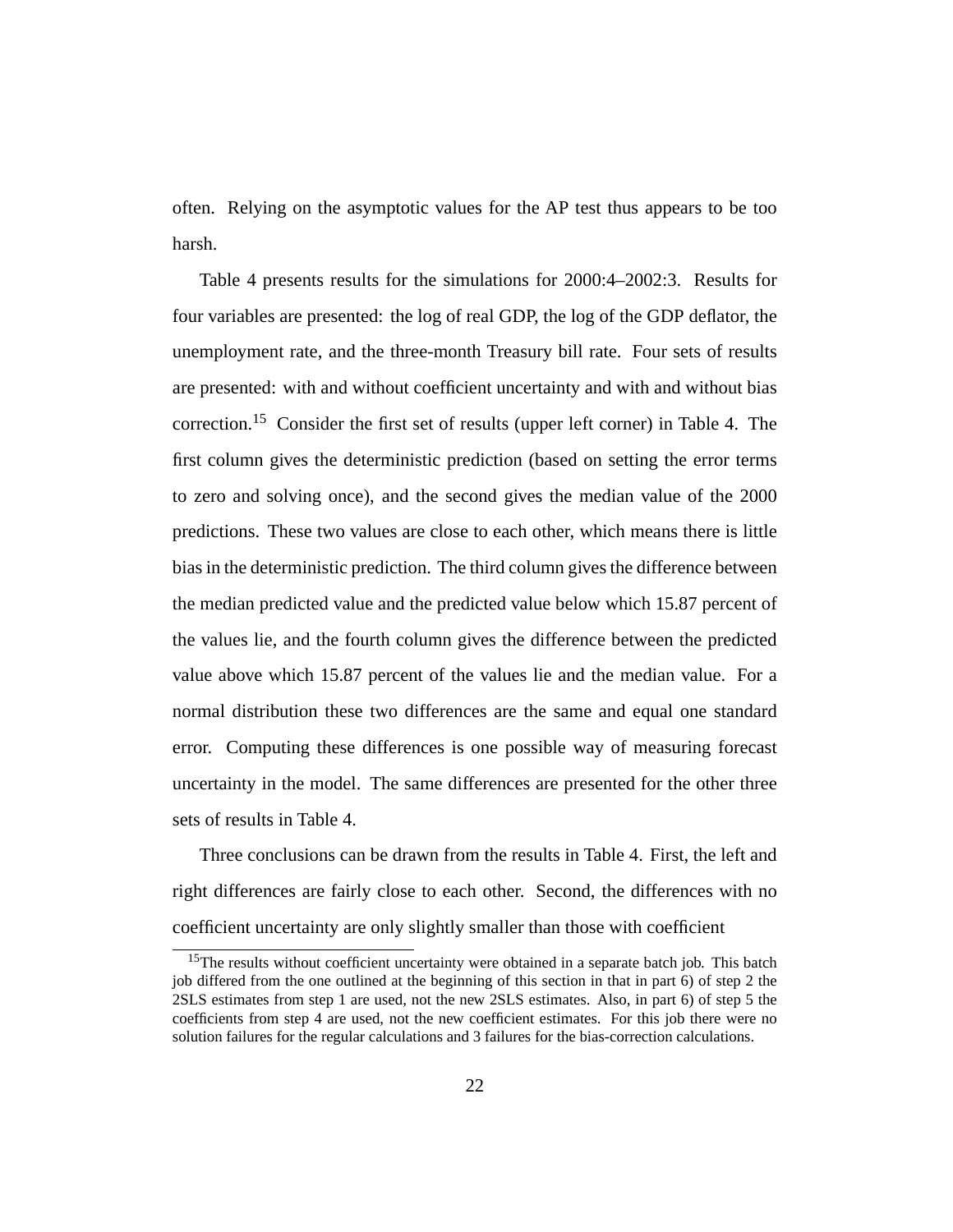| Var.                           | $\boldsymbol{h}$         | $\hat{Y}$ | $Y_{.5}$                  | left  | right                  | $Y_{.5}$ | left                           | right |  |  |
|--------------------------------|--------------------------|-----------|---------------------------|-------|------------------------|----------|--------------------------------|-------|--|--|
|                                | N <sub>0</sub>           |           |                           |       |                        |          |                                |       |  |  |
| <b>Coefficient Uncertainty</b> |                          |           |                           |       |                        |          | <b>Coefficient Uncertainty</b> |       |  |  |
|                                |                          |           | <b>No Bias Correction</b> |       |                        |          |                                |       |  |  |
| gdrp                           | 1                        | 7.746     | 7.745                     | 0.562 | 0.569                  | 7.746    | 0.506                          | 0.486 |  |  |
|                                | $\overline{\mathcal{L}}$ | 7.748     | 7.746                     | 1.423 | 1.434                  | 7.748    | 1.248                          | 1.240 |  |  |
|                                | 8                        | 7.778     | 7.774                     | 1.719 | 1.712                  | 7.777    | 1.445                          | 1.522 |  |  |
|                                |                          |           |                           |       |                        |          |                                |       |  |  |
| gdpd                           | $\mathbf{1}$             | 4.681     | 4.681                     | 0.275 | 0.322                  | 4.681    | 0.277                          | 0.291 |  |  |
|                                | $\overline{\mathcal{L}}$ | 4.700     | 4.700                     | 0.591 | 0.621                  | 4.700    | 0.513                          | 0.589 |  |  |
|                                | 8                        | 4.718     | 4.717                     | 0.886 | 0.931                  | 4.717    | 0.734                          | 0.786 |  |  |
|                                |                          |           |                           |       |                        |          |                                |       |  |  |
| <b>UR</b>                      | $\mathbf{1}$             | 4.146     | 4.152                     | 0.365 | 0.344                  | 4.167    | 0.363                          | 0.369 |  |  |
|                                | $\overline{4}$           | 4.445     | 4.488                     | 0.745 | 0.757                  | 4.491    | 0.687                          | 0.651 |  |  |
|                                | 8                        | 4.642     | 4.748                     | 0.863 | 0.956                  | 4.683    | 0.819                          | 0.821 |  |  |
|                                |                          |           |                           |       |                        |          |                                |       |  |  |
| <b>RS</b>                      | $\mathbf{1}$             | 5.970     | 5.974                     | 0.545 | 0.538                  | 5.987    | 0.584                          | 0.485 |  |  |
|                                | $\overline{4}$           | 5.155     | 5.068                     | 1.196 | 1.200                  | 5.102    | 1.112                          | 1.162 |  |  |
|                                | 8                        | 5.002     | 4.829                     | 1.428 | 1.455                  | 4.969    | 1.327                          | 1.359 |  |  |
|                                |                          |           |                           |       |                        |          |                                |       |  |  |
|                                |                          |           |                           |       | <b>Bias Correction</b> |          |                                |       |  |  |
| gdpr                           | 1                        | 7.746     | 7.746                     | 0.539 | 0.571                  | 7.746    | 0.516                          | 0.515 |  |  |
|                                | $\overline{4}$           | 7.750     | 7.750                     | 1.542 | 1.512                  | 7.750    | 1.283                          | 1.366 |  |  |
|                                | 8                        | 7.781     | 7.782                     | 2.020 | 2.105                  | 7.781    | 1.658                          | 1.709 |  |  |
|                                |                          |           |                           |       |                        |          |                                |       |  |  |
| gdpd                           | $\mathbf{1}$             | 4.681     | 4.681                     | 0.270 | 0.324                  | 4.681    | 0.281                          | 0.303 |  |  |
|                                | $\overline{\mathcal{L}}$ | 4.699     | 4.699                     | 0.609 | 0.630                  | 4.699    | 0.513                          | 0.585 |  |  |
|                                | 8                        | 4.718     | 4.717                     | 0.972 | 0.986                  | 4.717    | 0.742                          | 0.804 |  |  |
|                                |                          |           |                           |       |                        |          |                                |       |  |  |
| <b>UR</b>                      | $\mathbf{1}$             | 4.173     | 4.224                     | 0.384 | 0.358                  | 4.195    | 0.347                          | 0.346 |  |  |
|                                | 4                        | 4.482     | 4.600                     | 0.858 | 0.815                  | 4.540    | 0.717                          | 0.667 |  |  |
|                                | 8                        | 4.602     | 4.774                     | 1.122 | 1.100                  | 4.664    | 0.910                          | 0.885 |  |  |
|                                |                          |           |                           |       |                        |          |                                |       |  |  |
| <b>RS</b>                      | 1                        | 5.942     | 5.905                     | 0.538 | 0.551                  | 5.948    | 0.538                          | 0.503 |  |  |
|                                | $\overline{\mathcal{L}}$ | 5.162     | 5.060                     | 1.228 | 1.298                  | 5.114    | 1.125                          | 1.181 |  |  |
|                                | 8                        | 5.086     | 4.997                     | 1.628 | 1.567                  | 5.077    | 1.425                          | 1.395 |  |  |

**Table 4 Simulation Results for 2000:4–2002:3**

**Notes:**

 $h =$  number of quarters ahead.

 $\ddot{Y}$  = predicted value from deterministic simulation.

 $Y_r$  = value below which r percent of the values of  $Y^j$  lie, where  $Y^j$  is the predicted value on the  $\overrightarrow{j}$ th trial.

left =  $Y_{.5} - Y_{.1587}$ , right =  $Y_{.8413} - Y_{.5}$ , units are percentage points. gdpr: log of real GDP; gdpd: log of GDP deflator; see Table 1 for others.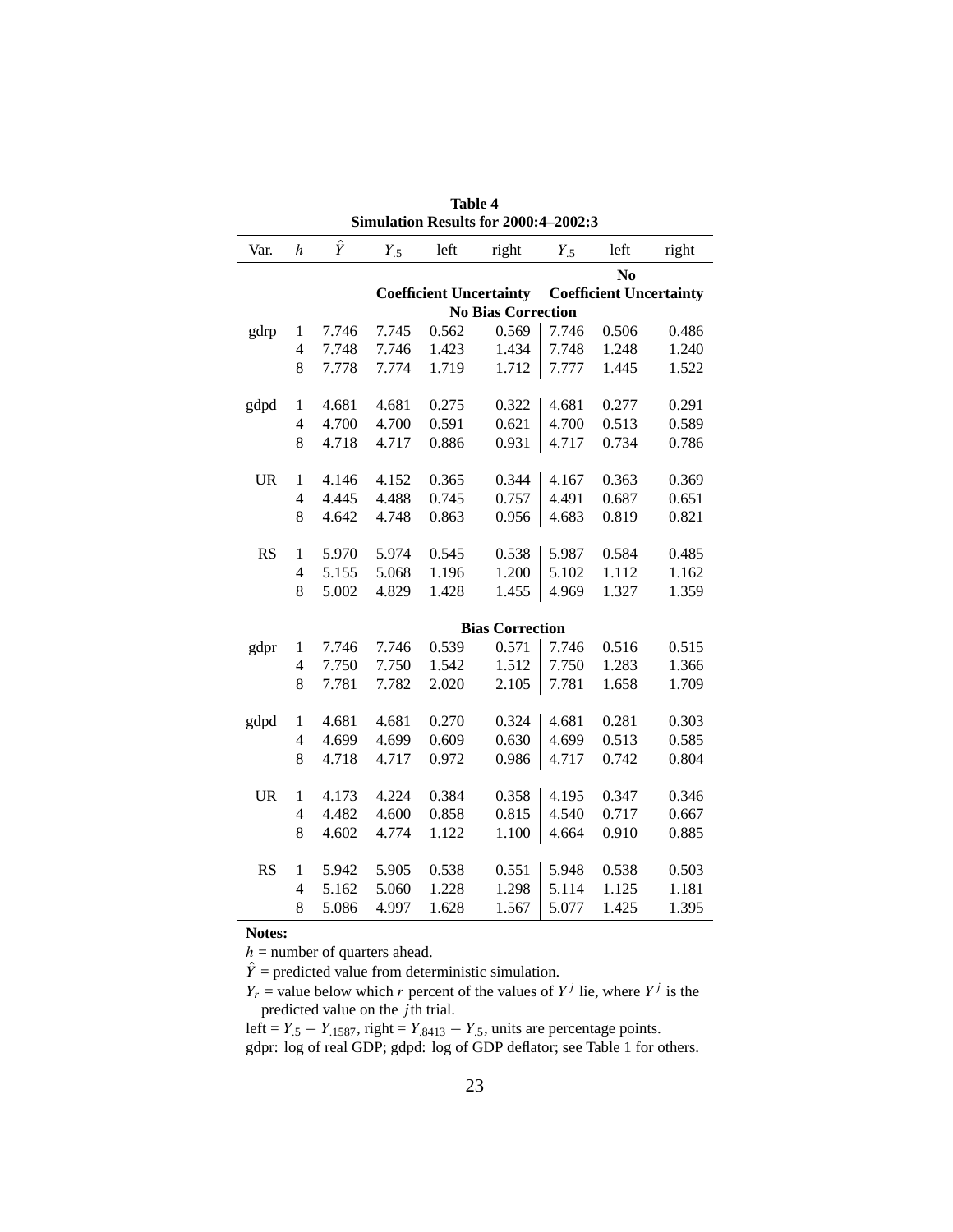uncertainty, and so most of the predictive uncertainty is due to the additive errors. Third, the bias-correction results are fairly similar to the non bias-correction ones, which suggests that bias is not a major problem in the model. In most cases the uncertainty estimates are larger for the bias-correction results.

Table 5 presents results for the multiplier experiment. The experiment was an increase in real government purchases of goods of one percent of real GDP for 2000:4–2002:3. The format of Table 5 is similar to that of Table 4, where the values are multipliers<sup>16</sup> rather than predicted values. The first column gives the multiplier computed from deterministic simulations, and the second gives the median value of the 2000 multipliers. As in Table 3, these two values are close to each other. The third column gives the difference between the median multiplier and the multiplier below which 15.87 percent of the values lie, and the fourth column gives the difference between the multiplier above which 15.87 percent of the values lie and the median multiplier. These two columns are measures of the uncertainty of the government spending effect in the model.

Three conclusions can be drawn from the results in Table 5. First, the left and right differences are fairly close to each other. Second, the differences are fairly small relative to the size of the multipliers, and so the estimated policy uncertainty is fairly small for a government spending change. Third, the bias-correction results are similar to the non bias-correction ones, which again suggests that bias is not a major problem in the model.

<sup>&</sup>lt;sup>16</sup>The word 'multiplier' is used here to refer to the difference between the predicted value of a variable after the policy change and the predicted value of the variable before the change. This difference is not strictly speaking a multiplier because it is not divided by the government spending change.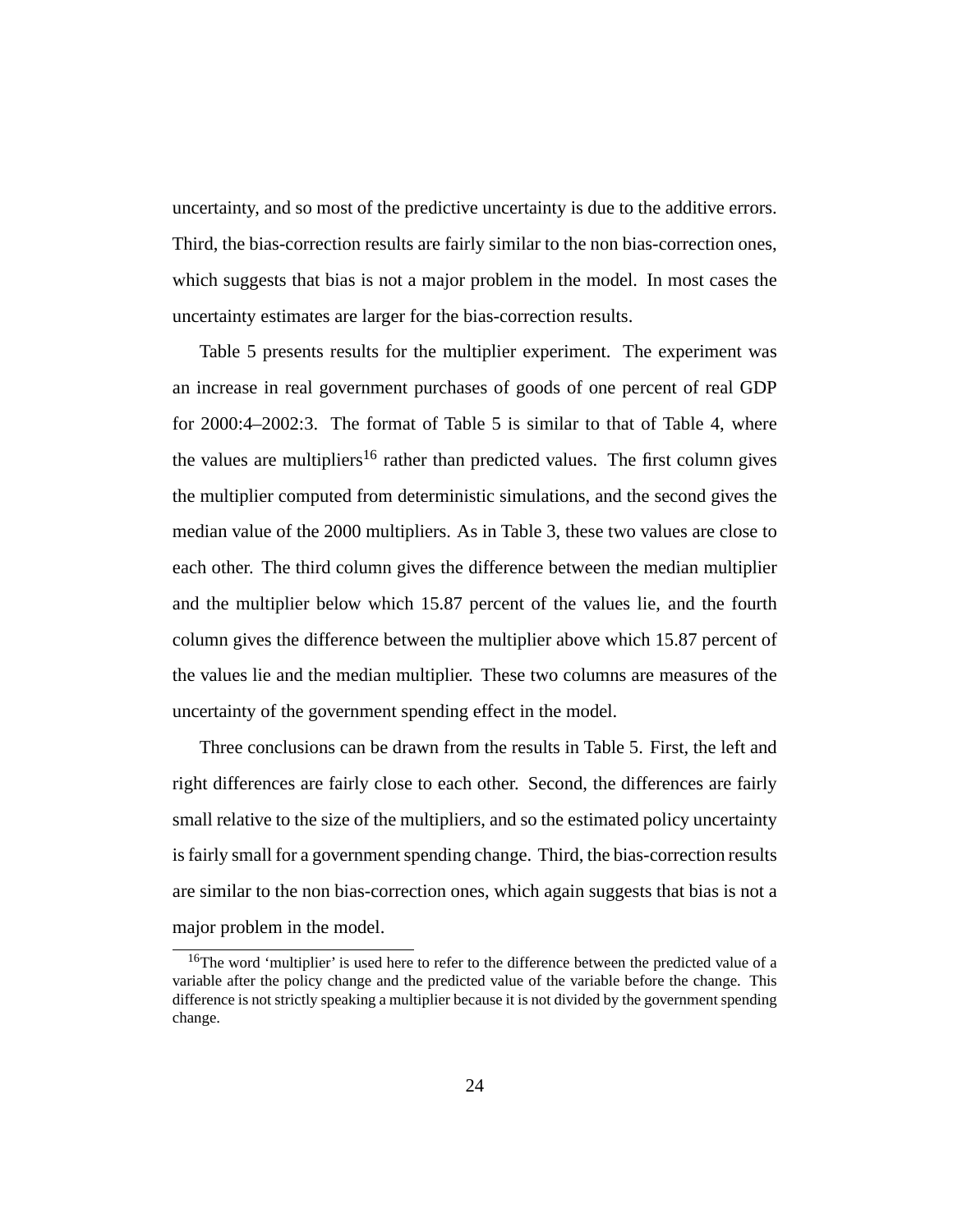| Var.                      | h | $\hat{d}$ | $d_{.5}$ | left | right | $\hat{d}$              | $d_{.5}$ | left | right |  |
|---------------------------|---|-----------|----------|------|-------|------------------------|----------|------|-------|--|
| <b>No Bias Correction</b> |   |           |          |      |       | <b>Bias Correction</b> |          |      |       |  |
| gdpr                      | 1 | 1.010     | 1.035    | .069 | .081  | 0.984                  | 0.979    | .065 | .078  |  |
|                           | 4 | 1.571     | 1.613    | .075 | .088  | 1.530                  | 1.530    | .067 | .078  |  |
|                           | 8 | 1.361     | 1.394    | .080 | .088  | 1.325                  | 1.325    | .079 | .083  |  |
|                           |   |           |          |      |       |                        |          |      |       |  |
| gdpd                      | 1 | .036      | .034     | .008 | .009  | .039                   | .039     | .008 | .008  |  |
|                           | 4 | .282      | .279     | .045 | .048  | .284                   | .279     | .044 | .046  |  |
|                           | 8 | .569      | .578     | .078 | .081  | .558                   | .514     | .067 | .075  |  |
|                           |   |           |          |      |       |                        |          |      |       |  |
| <b>UR</b>                 | 1 | $-.280$   | $-.279$  | .037 | .037  | $-.281$                | $-.278$  | .039 | .035  |  |
|                           | 4 | -.747     | $-.753$  | .072 | .063  | -.742                  | -.742    | .074 | .061  |  |
|                           | 8 | $-.560$   | $-.587$  | .072 | .076  | $-.536$                | $-.546$  | .074 | .079  |  |
|                           |   |           |          |      |       |                        |          |      |       |  |
| <b>RS</b>                 | 1 | .258      | .261     | .046 | .054  | .255                   | .251     | .044 | .052  |  |
|                           | 4 | .753      | .759     | .108 | .109  | .750                   | .747     | .106 | .105  |  |
|                           | 8 | .678      | .664     | .113 | .117  | .647                   | .650     | .116 | .124  |  |

**Table 5 Multiplier Results for 2000:4–2002:3**

**Notes:**

 $h =$  number of quarters ahead.

 $\hat{Y}^a$  = predicted value from deterministic simulation, no policy change.

 $\hat{Y}^b$  = predicted value from deterministic simulation, policy change.

 $\hat{d} = \hat{Y}^b - \hat{Y}^a$ 

 $Y^{aj}$  = predicted value on the *j*th trial, no policy change.

 $Y^{bj}$  = predicted value on the *j*th trial, policy change.

$$
d^j = Y^{bj} - Y^{aj}
$$

 $d_r$  = value below which r percent of the values of  $d^j$  lie.

left =  $d_{.5} - d_{.1587}$ , right =  $d_{.8413} - d_{.5}$ , units are percentage points. See Tables 1 and 4 for variable notation.

## **7 Conclusion**

This paper has outlined a bootstrapping approach to the estimation and analysis of dynamic, nonlinear, simultaneous equations models. It draws on the bootstrapping literature initiated by Efron (1979) and the stochastic simulation literature initiated by Adelman and Adelman (1959). The procedure in Section 4 has not been used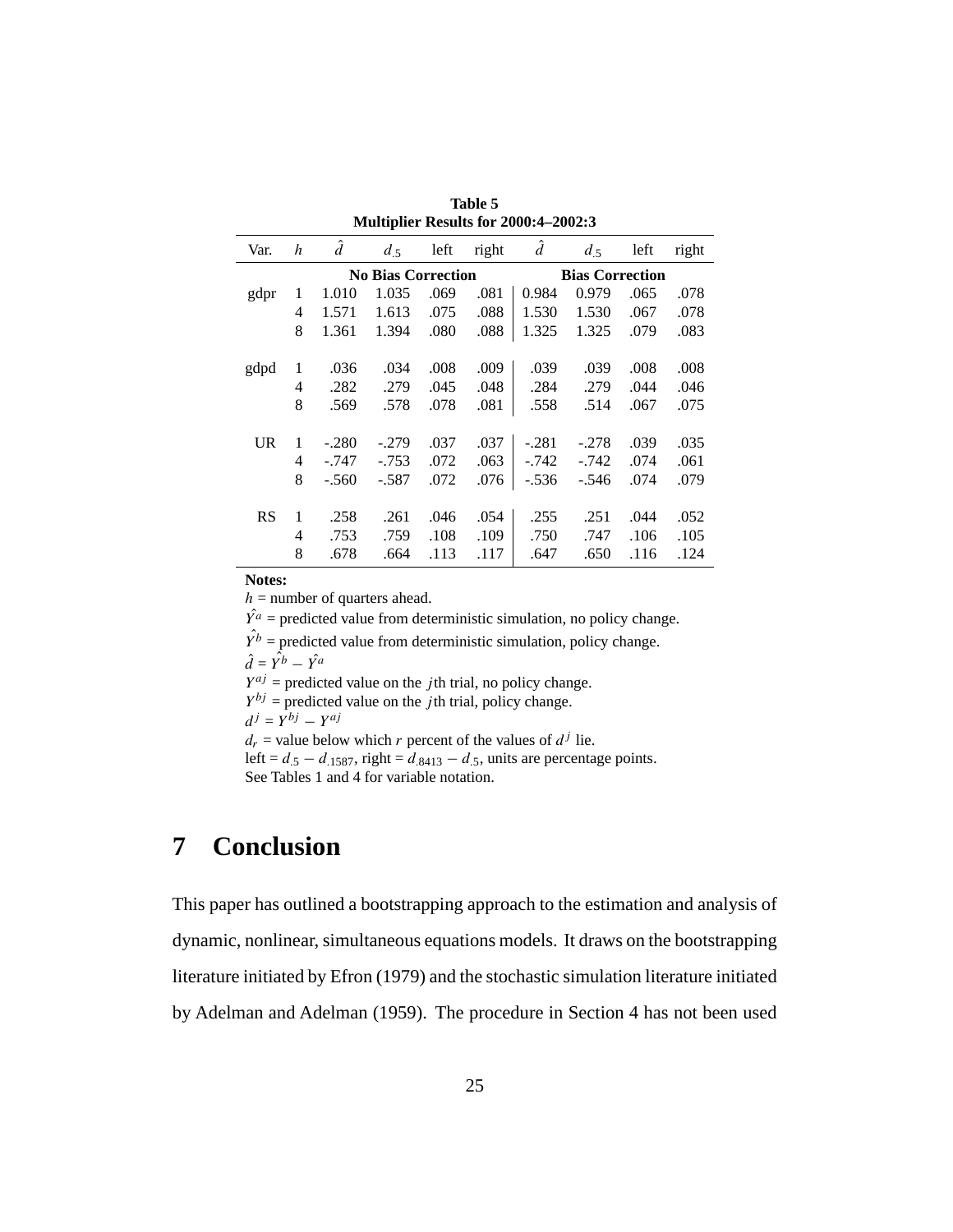before for these models. The procedure is distribution free, and it allows a wide range of questions to be considered, including estimation, prediction, and policy analysis.

The results in Section 6 are for illustration only, but they are suggestive of the usefulness of the bootstrapping procedure for models like (1). Computations like those in Table 3 can be done for many different statistics. Computations like those in Table 4 can be used to compare different models, where various measures of dispersion can be considered. These measures account for both uncertainty from the additive error terms and coefficient estimates, which puts models on an equal footing if they have similar sets of exogenous variables. Computations like those in Table 5 can be done for a wide variety of policy experiments. Finally, the results in Table 1 show that the bootstrap works well for the US model regarding coverage accuracy.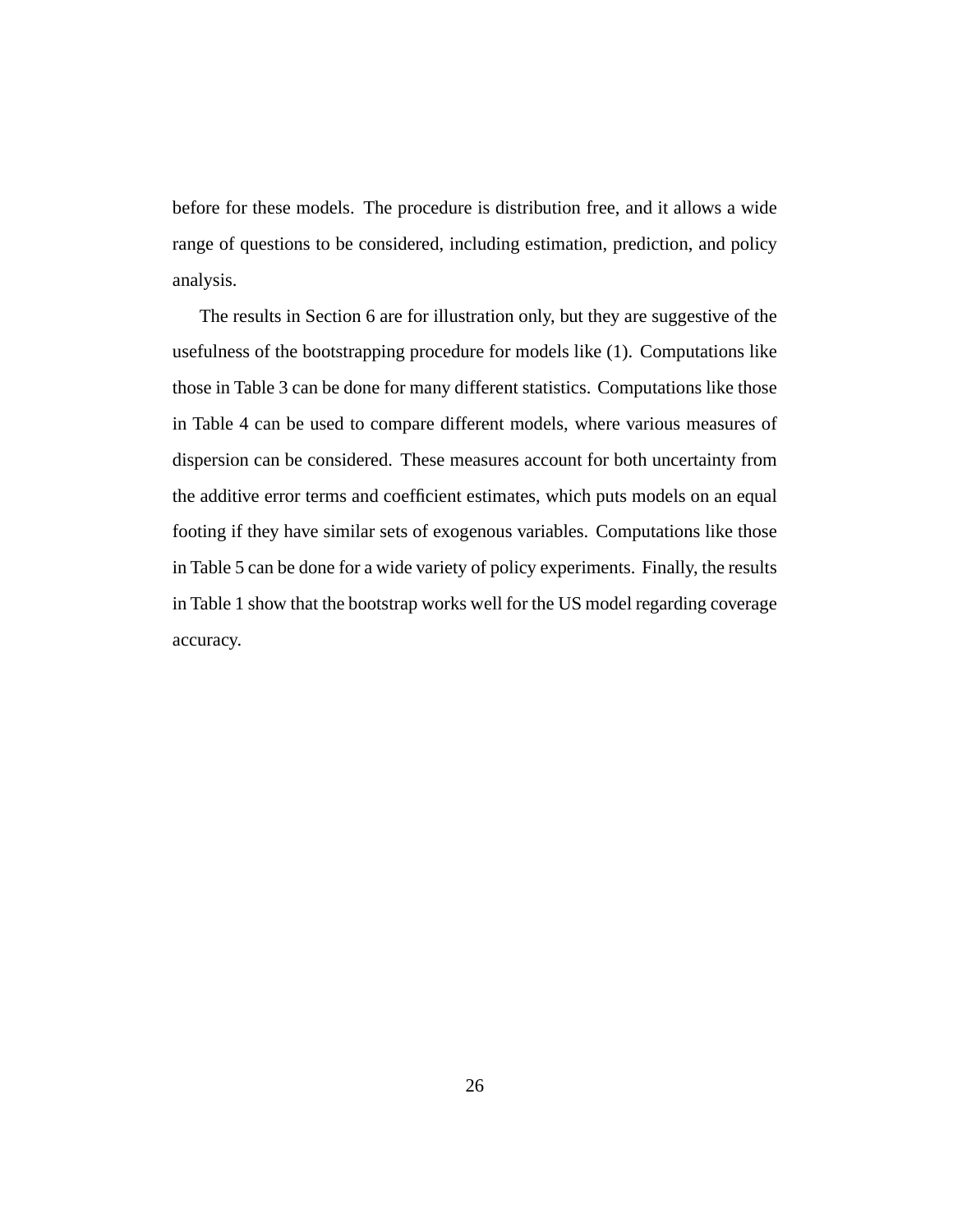### **References**

- [1] Adelman, I., and F.L. Adelman, 1959, "The Dynamic Properties of the Klein-Goldberger Model," *Econometrica*, 27, 596-625.
- [2] Andrews, D.W.K., and W. Ploberger, 1994, "Optimal Tests When a Nuisance Parameter is Present Only Under the Alternative," *Econometrica*, 62,
- [3] Berkowitz, J. and L. Kilian, 2000, "Recent Developments in Bootstrapping Time Series," *Econometric Reviews*, 19, 1-48.
- [4] Bianchi, C., G. Calzolari, and P. Corsi, 1976, "Divergences in the Results of Stochastic and Deterministic Simulation of an Italian Non Linear Econometric Model," in L. Dekker, ed., *Simulation of Systems*, Amsterdam: North-Holland.
- [5] Brown, B.W., and R.S. Mariano, 1984, "Residual-Based Procedures for Prediction and Estimation in a Nonlinear Simultaneous System," *Econometrica*, 52, 321-343.
- [6] Calzolari, G., and P. Corsi, 1977, "Stochastic Simulation as a Validation Tool for Econometric Models," paper presented at IIASA Seminar, September 13-15, Laxenburg, Vienna.
- [7] Cooper, J.P., 1974, *Development of the Monetary Sector, Prediction and Policy Analysis in the FRB-MIT-Penn Model*, Lexington, Mass.: D.C. Heath.
- [8] , and S. Fischer, 1972, "Stochastic Simulation of Monetary Rules in Two Macroeconometric Models," *Journal of the American Statistical Association*, 67, 750-760.
- [9] , 1974, "Monetary and Fiscal Policy in the Fully Stochastic St. Louis Econometric Model," *Journal of Money, Credit and Banking*, 6, 1-22.
- [10] Efron, B., 1979, "Bootstrap Methods: Another Look at the Jackknife," *The Annals of Statistics*, 7, 1-26.
- [11] Evans, M.K., L. Klein, and M. Saito, 1972, "Short-Run Prediction and Long-Run Simulation of the Wharton Model," in B.G. Hickman, ed., *Econometric Models of Cyclical Behavior*, New York: Columbia University Press, 949- 1139.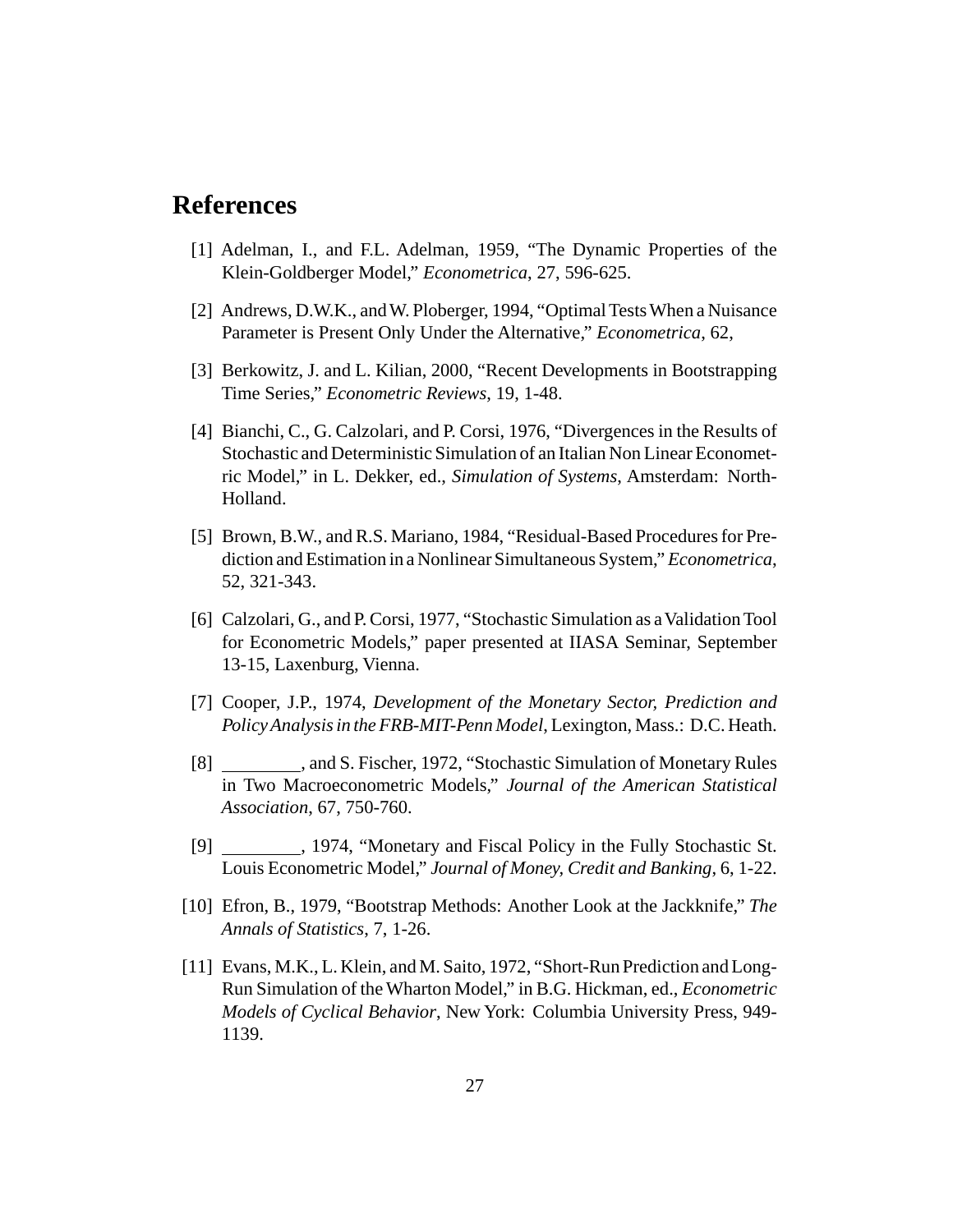- [12] Fair, R.C., 1974, "On the Solution of Optimal Control Problems as Maximization Problems," *Annals of Economic and Social Measurement*, 3, 135- 154.
- [13] The stimating the Expected Predictive Accuracy of Econometric Models," *International Economic Review*, 21, 355-378.
- [14] \_\_\_\_\_\_\_\_, 1980b, "Estimating the Uncertainty of Policy Effects in Nonlinear Econometric Models," *Econometrica*, 48, 1381-1391.
- [15] , 1993a, "Testing the Rational Expectations Hypothesis in Macroeconometric Models," *Oxford Economic Papers*, 45, 169-190.
- [16] , 1993b, "Estimating Event Probabilities in Macroeconometric Models," in J.H. Stock and M.W. Watson, eds., *Business Cycles, Indicators, and Forecasting*, Chicago: The University of Chicago Press, 157-176.
- [17] , 1994, *Testing Macroeconometric Models*, Cambridge, MA: Harvard University Press.
- [18] , 1998, "Estimated Stabilization Costs of the EMU," *National Institute Economic Review*, 164, 90-99.
- [19] , and William R. Parke, 1995, *The Fair-Parke Program for the Estimation and Analysis of Nonlinear Econometric Models*, available at http://fairmodel.econ.yale.edu.
- [20] Fair, R.C., and John B. Taylor, 1983, "Solution and Maximum Likelihood Estimation of Dynamic Rational Expectations Models," *Econometrica*, 51, 1169-1185.
- [21] 1990, "Full Information Estimation and Stochastic Simulation of Models with Rational Expectations," *Journal of Applied Econometrics*, 5, 381-392.
- [22] Freedman, D., 1981, "Bootstrapping Regression Models," *The Annals of Statistics*, 9, 1218-1228.
- [23] , 1984, "On Bootstrapping Two-Stage Least-Squares Estimates in Stationary Linear Models," *The Annals of Statistics*, 12, 827-842.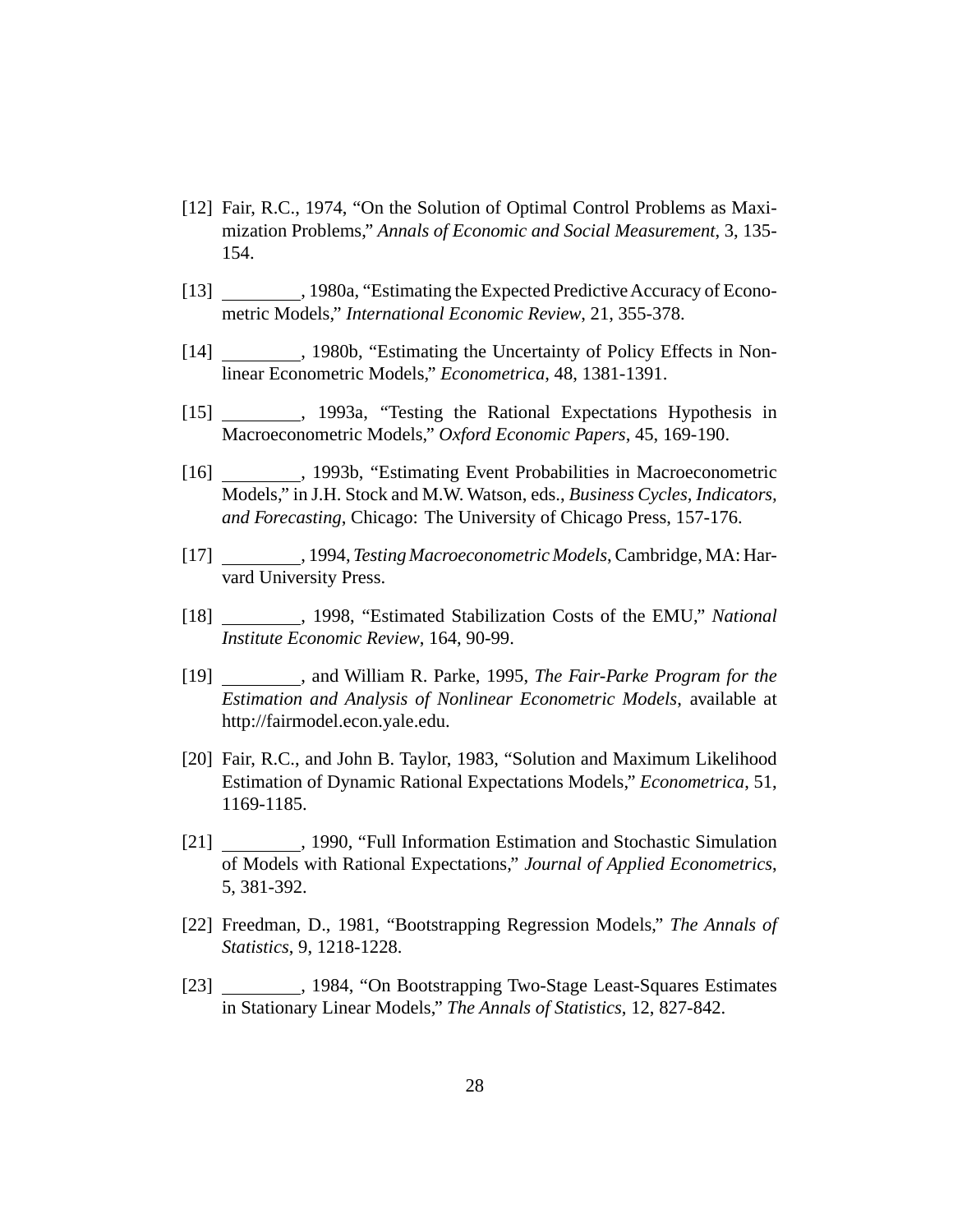- [24] Fromm, G., L.R. Klein, and G.R. Schink, 1972, "Short- and Long-Term Simulations with the Brookings Model," in B.G. Hickman, ed., *Econometric Models of Cyclical Behavior*, New York: Columbia University Press, 201- 292.
- [25] Garbade, K.D., 1975, *Discretionary Control of Aggregate Economic Activity*, Lexington, Mass.: D.C. Heath.
- [26] Green, G.R., M. Liebenberg, and A.A. Hirsch, 1972, "Short- and Long-Term Simulations of the OBE Econometric Model," in B.G. Hickman, ed., *Econometric Models of Cyclical Behavior*, NewYork: Columbia University Press, 25-123.
- [27] Haitovsky, Y., and N. Wallace, 1972, "A Study of Discretionary and Nondiscretionary Monetary and Fiscal Policies in the Context of Stochastic Macroeconometric Models," in V. Zarnowitz, ed., *The Business Cycle Today*, New York: Columbia University Press.
- [28] Hall, P., 1988, "Theoretical Comparison of Bootstrap Confidence Intervals," *The Annals of Statistics*, 16, 927-953.
- [29] , 1992, *The Bootstrap and Edgeworth Expansion*, New York: Springer-Verlag.
- [30] , and J.L. Horowitz, 1996, "Bootstrap Critical Values for Tests Based on Generalized-Method-of-Moments Estimators," *Econometrica*, 64, 891-916.
- [31] Härdle, W., J. Horowitz, and J. Kreiss, 2001, "Bootstrap Methods for Time Series," mimeo.
- [32] Horowitz, J.L., 1997, "Bootstrap Methods in Econometrics: Theory and Numerical Performance," Chapter 7 in D.M. Kreps and K.F. Wallis, *Advances in Economics and Econometrics: Theory and Applications*, Volume III, Cambridge: Cambridge University Press, 188-222.
- [33] Hurwicz, L., 1950, "Least-Squares Bias in Time Series," in T.C. Koopmans, ed., *Statistical Inference in Dynamic Economic Models*," Cowles Commission Monograph No. 10, New York: John Wiley & Sons, Inc., 365-383.